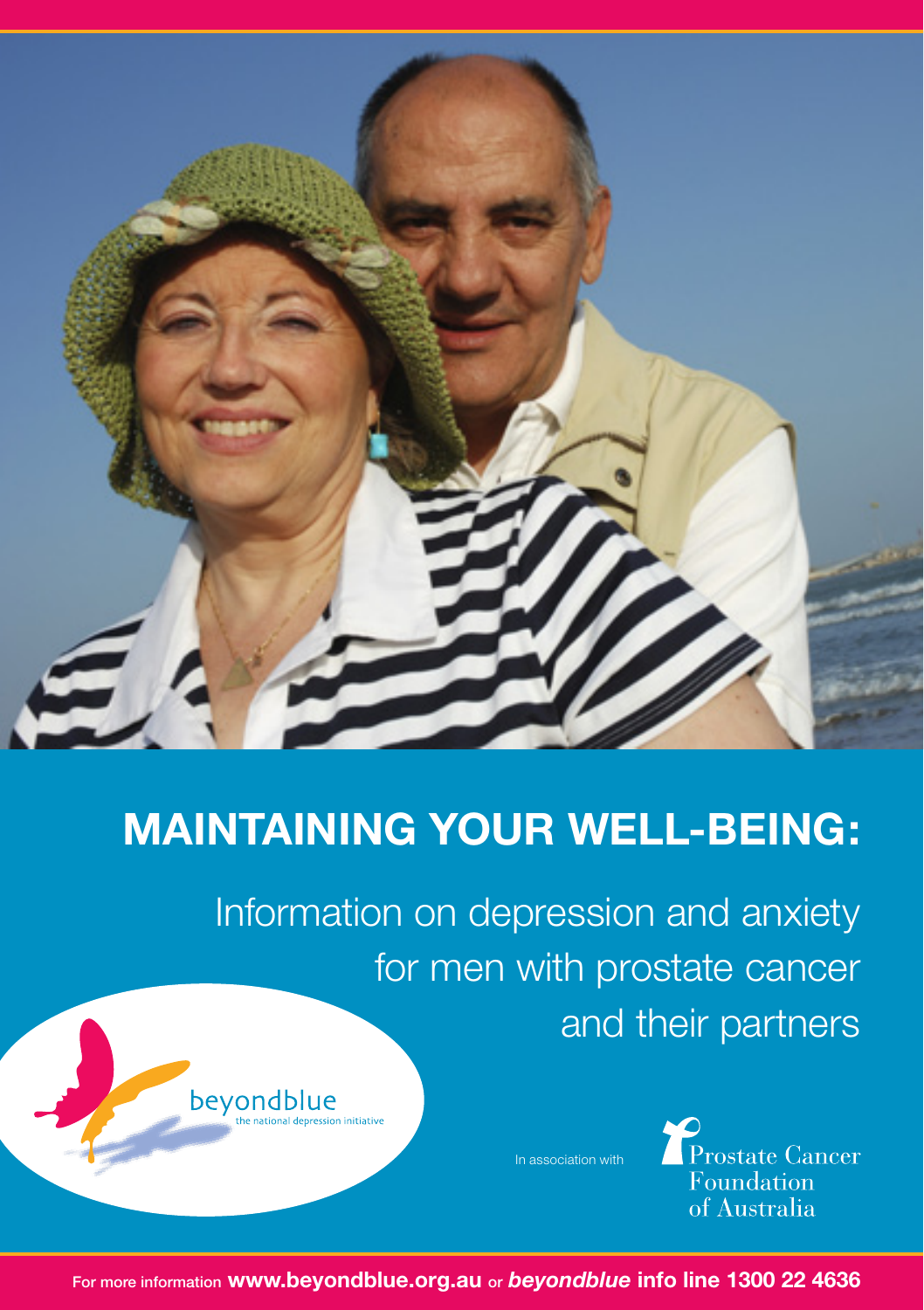

*The beyondblue Guide for Carers – Supporting and caring for a person with depression, anxiety and/or a related disorder: Caring for others, caring for*  **yourself** provides information about caring for someone with depression and anxiety, while also looking after yourself. This free booklet can be obtained from the *beyondblue* website www.beyondblue.org.au or from the *beyondblue* info line 1300 22 4636/1300 bb info.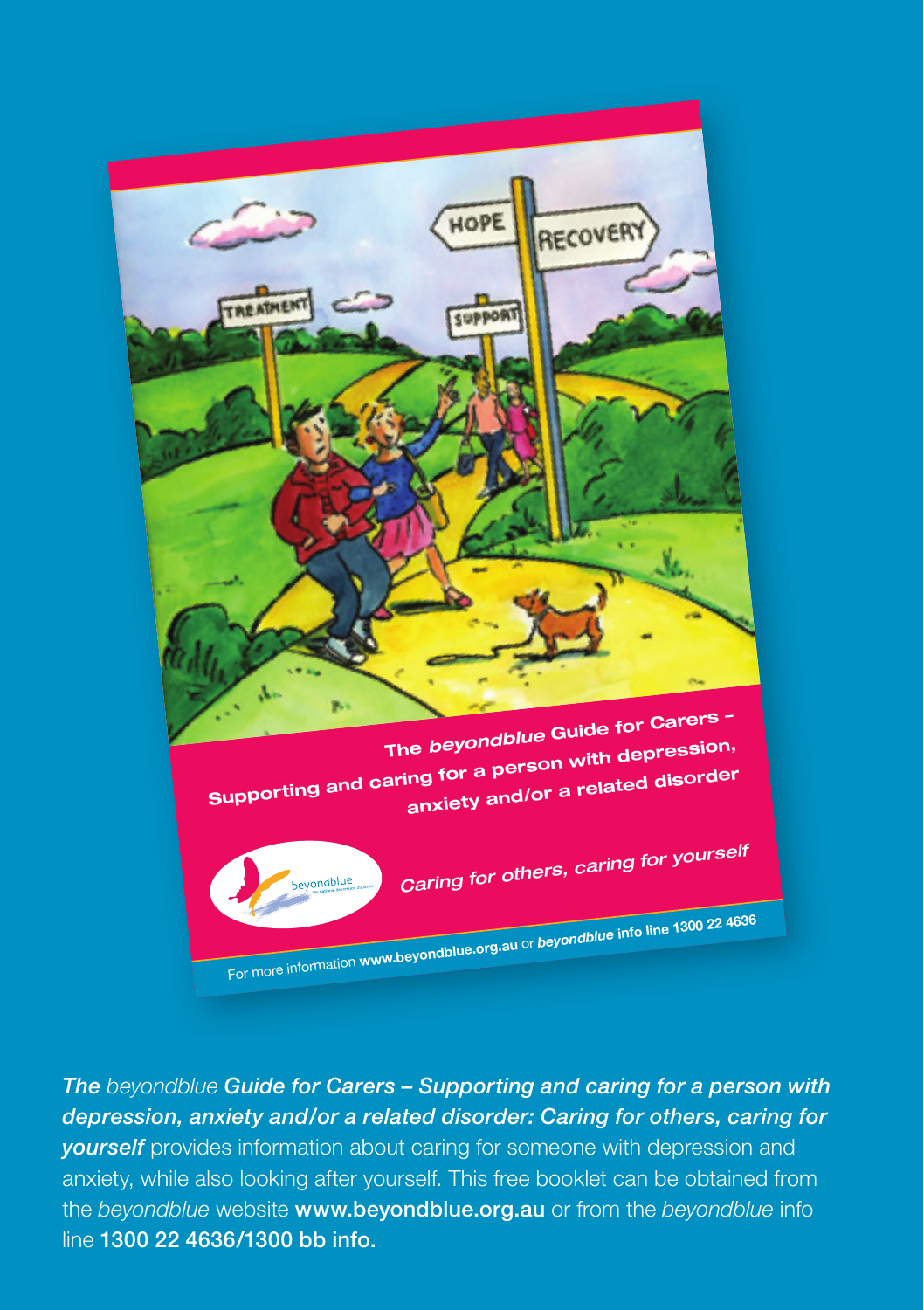# **CONTENTS**

| <b>Introduction</b>                                               | $\overline{2}$ |
|-------------------------------------------------------------------|----------------|
| Reactions to a diagnosis of prostate cancer                       | 4              |
| Common reactions                                                  | $\overline{4}$ |
| Understanding your reactions                                      | 5              |
| Understanding other people's reactions to prostate cancer         | 8              |
| Prostate cancer treatments                                        | 9              |
| Feeling like a man and having sex                                 | 12             |
| Incontinence                                                      | 15             |
| The cancer journey                                                | 16             |
| Dealing with prostate cancer                                      | 18             |
| Helpful strategies                                                | 19             |
| Helpful thinking                                                  | 21             |
| How do you know if you're experiencing distress?                  | 23             |
| Depression - what does it have to do with prostate cancer?        | 23             |
| How do you know if you are depressed?                             | 26             |
| Anxiety - what does it have to do with prostate cancer?           | 28             |
| How do you know if you have an anxiety disorder?                  | 29             |
| What to do if you experience depression or anxiety                | 31             |
| Assistance                                                        | 31             |
| Psychological treatments                                          | 31             |
| Medication                                                        | 32             |
| Where to get help                                                 | 33             |
| Help for depression, anxiety and related disorders under Medicare | 34             |
| Support groups                                                    | 34             |
| <b>beyondblue</b> fact sheets and information                     | 35             |
| How to help someone with depression or anxiety                    | 36             |
| More information and support                                      | 39             |

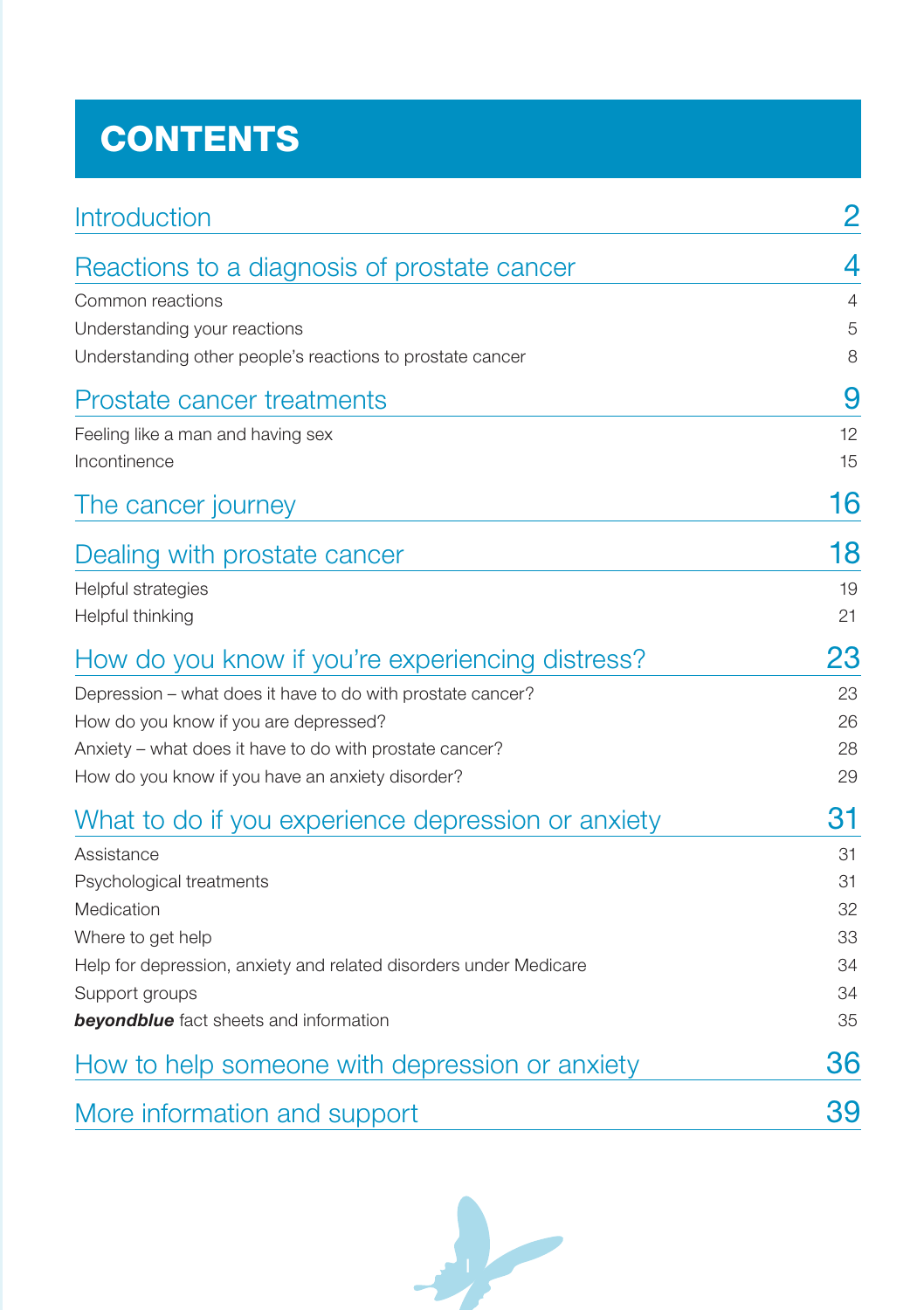## **INTRODUCTION**

Every year about 18,700 men are diagnosed with prostate cancer in Australia. This diagnosis can have a significant impact not only on the man who has been diagnosed, but also his partner, other family members and friends. It is normal to experience a range of different emotions following the cancer diagnosis. Most men are shocked and disappointed, and others ask 'Why me?' Partners may also feel distressed after hearing the diagnosis and be worried about the road ahead. Some men and their partners who are affected by prostate cancer go on to develop depression and anxiety. These are clinical illnesses, for which help and effective treatments are available.

This booklet provides information on common reactions to prostate cancer, helpful strategies, and information on depression and anxiety. It may be helpful for couples to read this booklet together. This will help you to look after each other, and to recognise when either one of you may be distressed. It's important to note that stress is not depression. However, acute distress, associated with tough times, can occur and may be a risk factor for depression if it persists.

There is a range of useful information and resources available on prostate cancer more generally, treatment options and side-effects. These can be obtained from the Prostate Cancer Foundation of Australia, your state or territory Cancer Council, or Andrology Australia. The websites and contact details for these organisations are at the end of this booklet.

For more information on depression and anxiety contact *beyondblue: the national depression initiative* on 1300 22 4636/1300 bb info or www.beyondblue.org.au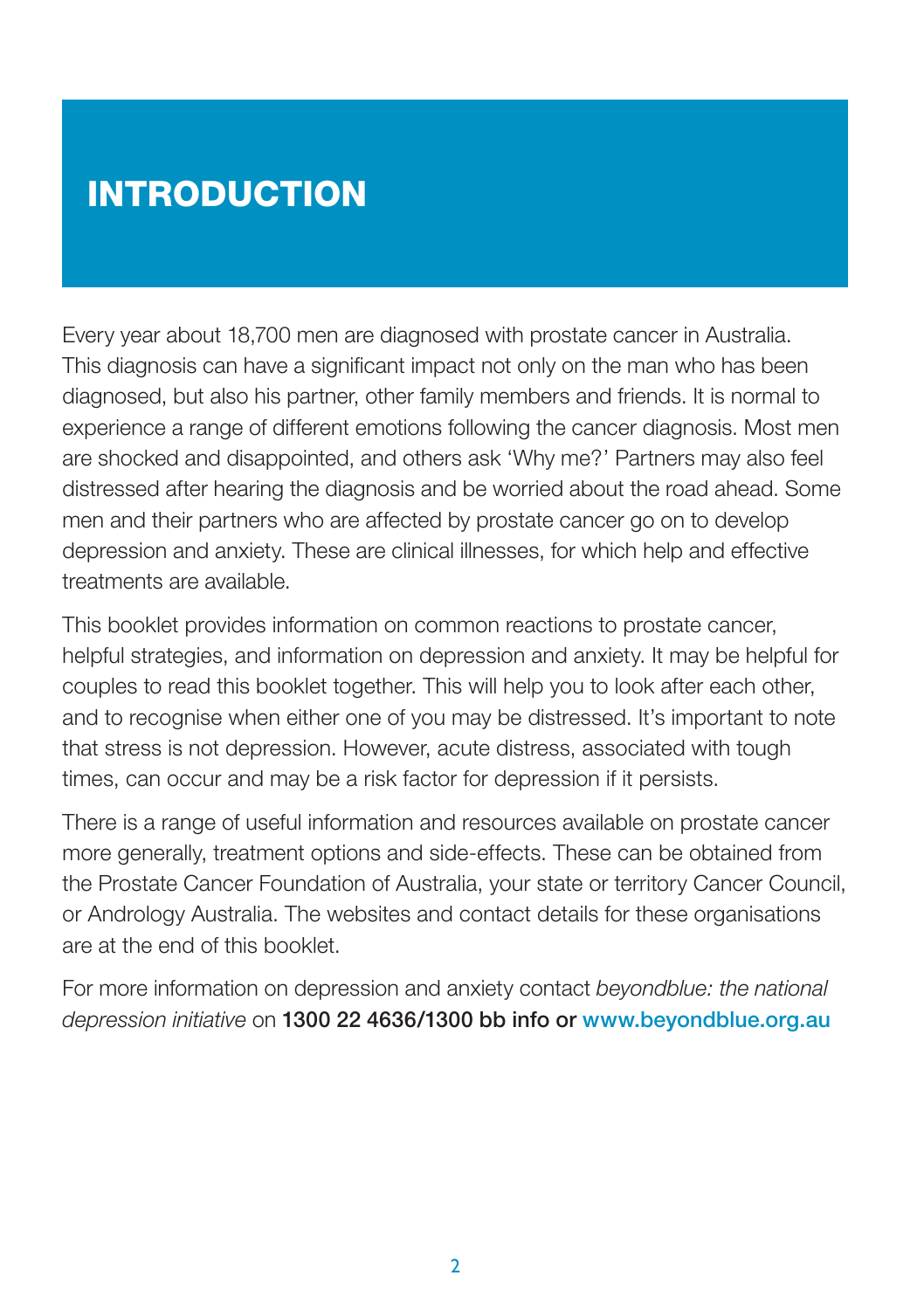

#### **Acknowledgements**

This booklet has been developed by *beyondblue* in partnership with the Prostate Cancer Foundation of Australia.

*beyondblue* and the Prostate Cancer Foundation of Australia would like to thank and acknowledge the contribution of:

- The Cancer Council Queensland for permission to use excerpts from the booklet *Coping with a diagnosis of prostate cancer.* This booklet is available from www.cancerqld.org.au
- Dr Addie Wooten, Royal Melbourne Hospital, for sharing information on prostate cancer for inclusion in this booklet
- Men with prostate cancer and their partners who have contributed to the information in this booklet and provided quotes
- Quotes from partners of men with prostate cancer included in this booklet have also been sourced from:

Street AF, Couper JW, Love AW, Bloch S, Kissane DW, Street BC. Psychosocial adaptation in female partners of men with prostate cancer. *European Journal of Cancer Care* (accepted for publication 13 July 2008).

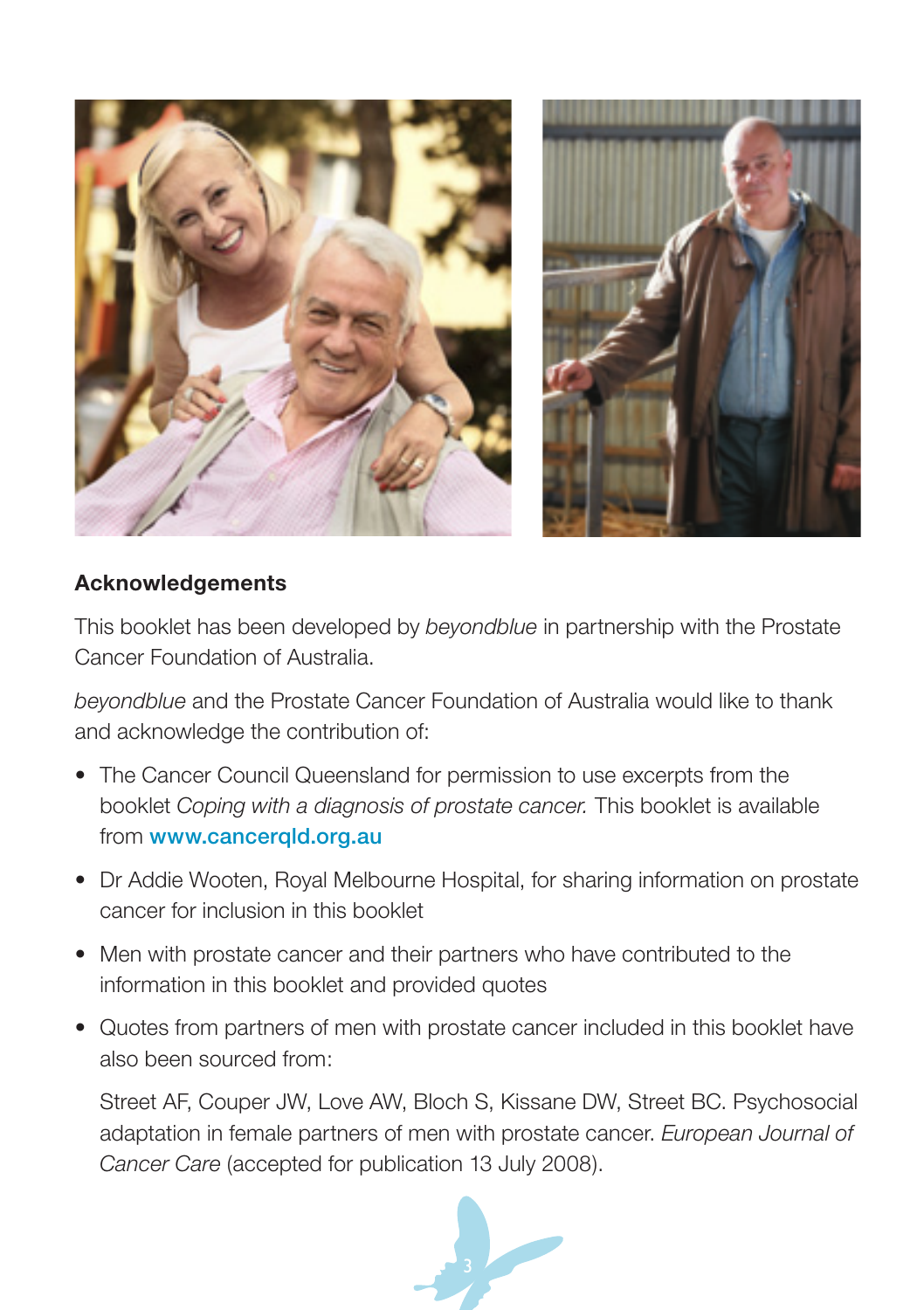## Reactions to a diagnosis of prostate cancer

### **Common reactions**

Hearing the diagnosis of prostate cancer can be a life-changing experience, triggering a range of emotions. Many men and their partners describe feeling surprised and shocked. Prostate cancer is almost always diagnosed prior to the man experiencing any specific symptoms, so there usually hasn't been any reason to think that something might be wrong. In addition, we tend to think that cancer happens to 'other people' but not to us. Some men describe feeling numb when their doctor tells them the news about their cancer.

#### *"I guess I was somewhat stunned and I didn't really comprehend what this really meant."* James, 64 years

*"After I found out about the cancer, I was just in shock. I would find myself walking around the shops not even knowing what I was looking for. It really took a few weeks before I stopped thinking that this couldn't really be happening to me."*

#### Bill, 54 years

#### *"I'm terrified…I'm just really stressed about what the outcome might be."* Sarah, 58 years

It is normal to experience a range of emotional reactions in response to a prostate cancer diagnosis. Other common reactions include feeling:

- anxious or nervous
- sad and teary
- confused particularly when trying to understand medical treatments that often sound complicated.
- angry "Why me?" "Why now?" "Why didn't I find out about the cancer earlier?"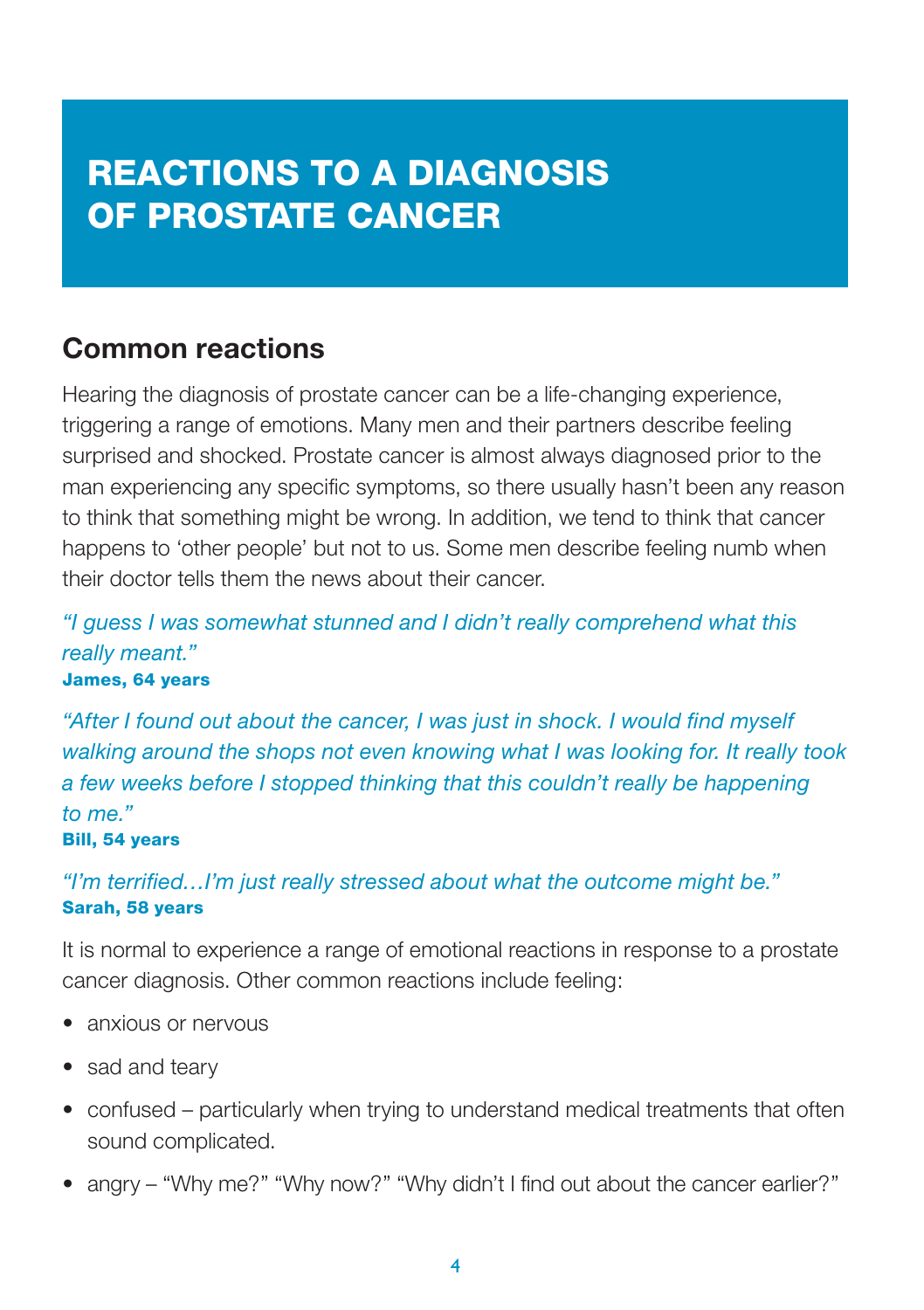- overwhelmed
- out of control experiencing strong emotions can lead to feelings of loss of control over your life. Sometimes men say, "I felt like I was going crazy".

*"I felt really angry, like how could it be that there is so much uncertainty about the best ways to treat prostate cancer?"* John, 63 years

*"When it had sunk in, I did the 'why me' thing – it happens to someone else, but never you."* Peter, 55 years

### **Understanding your reactions**

It's understandable that you might experience strong reactions to a prostate cancer diagnosis, since prostate cancer can pose a threat to a man and his partner in two ways.

Firstly, cancer reminds us of our mortality and is potentially a threat to survival. One of the first things many men think when they hear the word cancer is: "How serious is this? Am I going to die?"

#### *"I want to know how long he has to live. Sometimes I feel very lonely. How will I cope if he is dying?"* Sandra, 62 years

Secondly, prostate cancer and the possible side-effects of treatment, such as incontinence and impotence, can be perceived as a threat to your identity and way of life. So men may also wonder: "How will this affect my life? Will I be the same person as I was before? Will I be able to do the things I usually do, such as playing sport, working and having sex? How will my relationships change?"

It's important that men with prostate cancer understand that their partner is also greatly affected by the diagnosis and treatment – and they need their partner's support. The partner will often share the concerns about how the cancer will impact on their relationship, sex life and social activities.

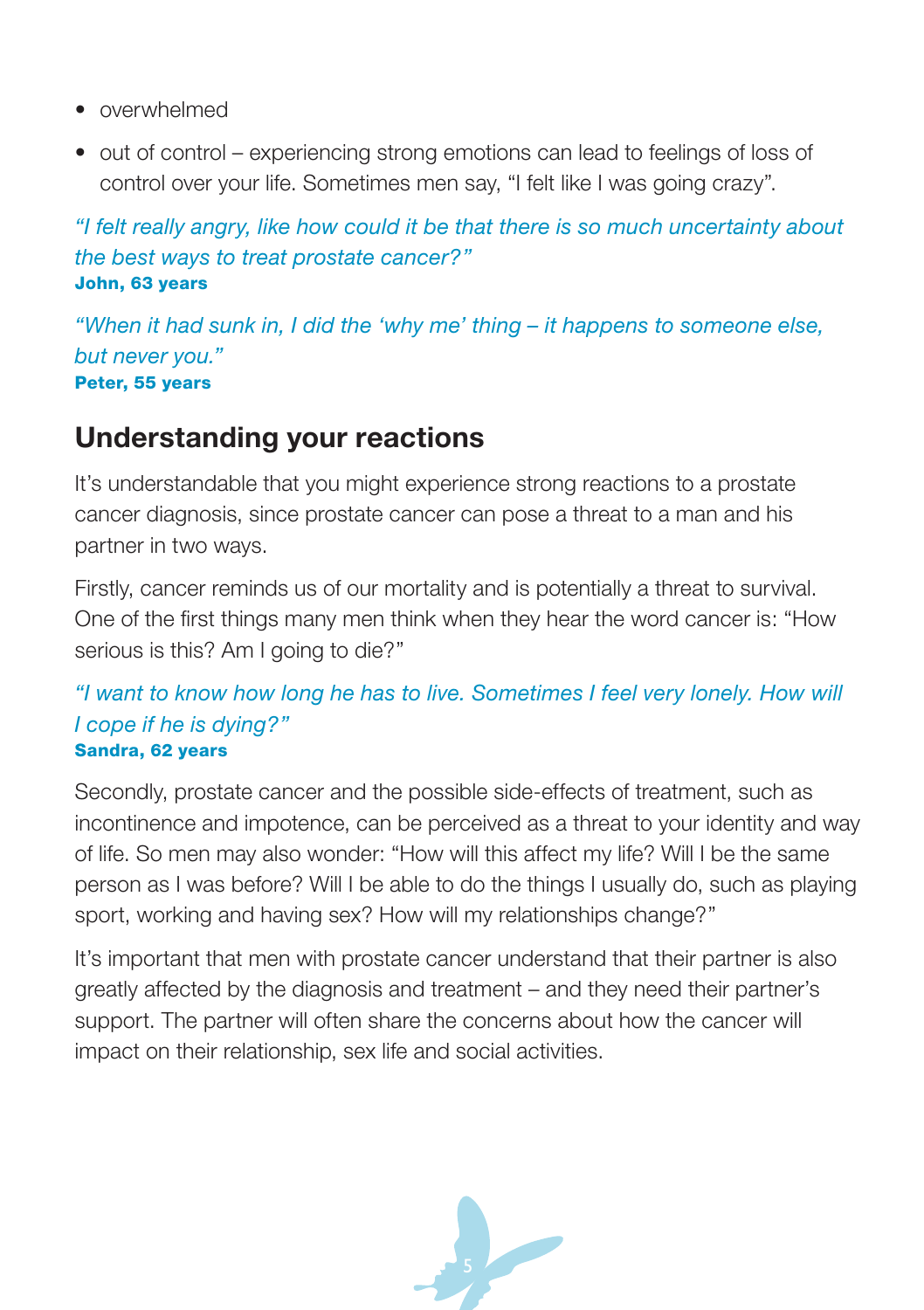The partner is often the one who takes on managing some of the more practical side-effects of the cancer, such as planning social events, buying continence products, managing the finances and making sure children are getting to and from school. The partner may also be updating friends and family about the cancer and the prognosis, and sometimes, having to handle negative reactions from family members or friends, who don't know what to say or how to help.

#### *"I felt a little bit guilty because I thought I should have supported him, but I was…breaking down and crying and he was the one that was supporting me."*  Jenny, 64 years

*"It really knocked my wife for six too. Initially having the whole bit about cancer – you know – it can be treated and you can be OK. But when it's not – she wouldn't talk to me much about it – but she talked to her friends about it."* Jeremy, 58 years

So, if you are experiencing a whole range of difficult emotions, remember that you aren't 'going crazy' and you aren't 'weak'. Rather, you are having a normal reaction to a difficult situation.



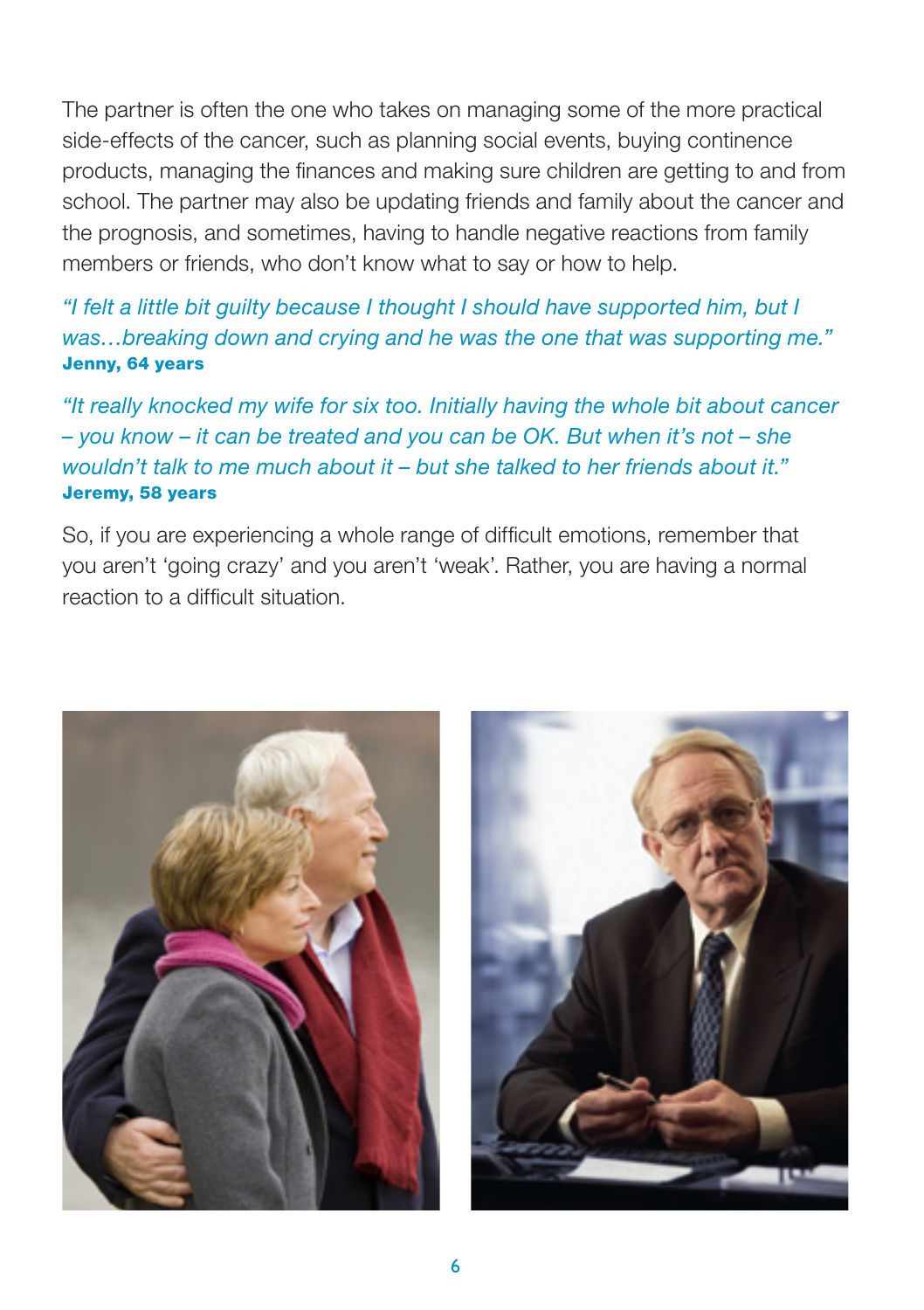Younger men who are diagnosed with prostate cancer may experience some different emotions from older men. Younger men and their partners may be more surprised about the diagnosis, and think of it as an *'old man's'* cancer. This can be particularly troubling, when younger men may be more likely to have a more aggressive cancer. Younger men and their families may also have more practical, day-to-day problems to deal with, such as how their children are going to be affected and how they'll manage with work. They may also feel more isolated as it may be more difficult to find other men and their partners who are in the same situation.

Fortunately, most men and their partners find that with time their worry or distress about the cancer diminishes, and that although their life has changed in some ways, in other ways, life goes back to its usual pattern.

*"When I was first diagnosed, some mornings I would wake up feeling like I didn't even want to get out of bed, that kind of 'down in the dumps' feeling. But once I got started, that feeling would kind of lift and things would seem OK. As time passes it does feel like these negative feelings are getting less."* Max,62 years

*"I still feel annoyed about it and I think a lot more needs to be done [about the treatment of prostate cancer], but I am more focused now on getting well and back to the things I enjoy. Learning to make prostate cancer less of a focus in my life has been helpful."* John, 63 years

Some men and their partners, however, find that feelings of intense worry or upset continue. If you feel you are not managing your worry about the cancer very well, or your upset feelings are interfering with your life, it's important to talk to your doctor about seeking some extra help.

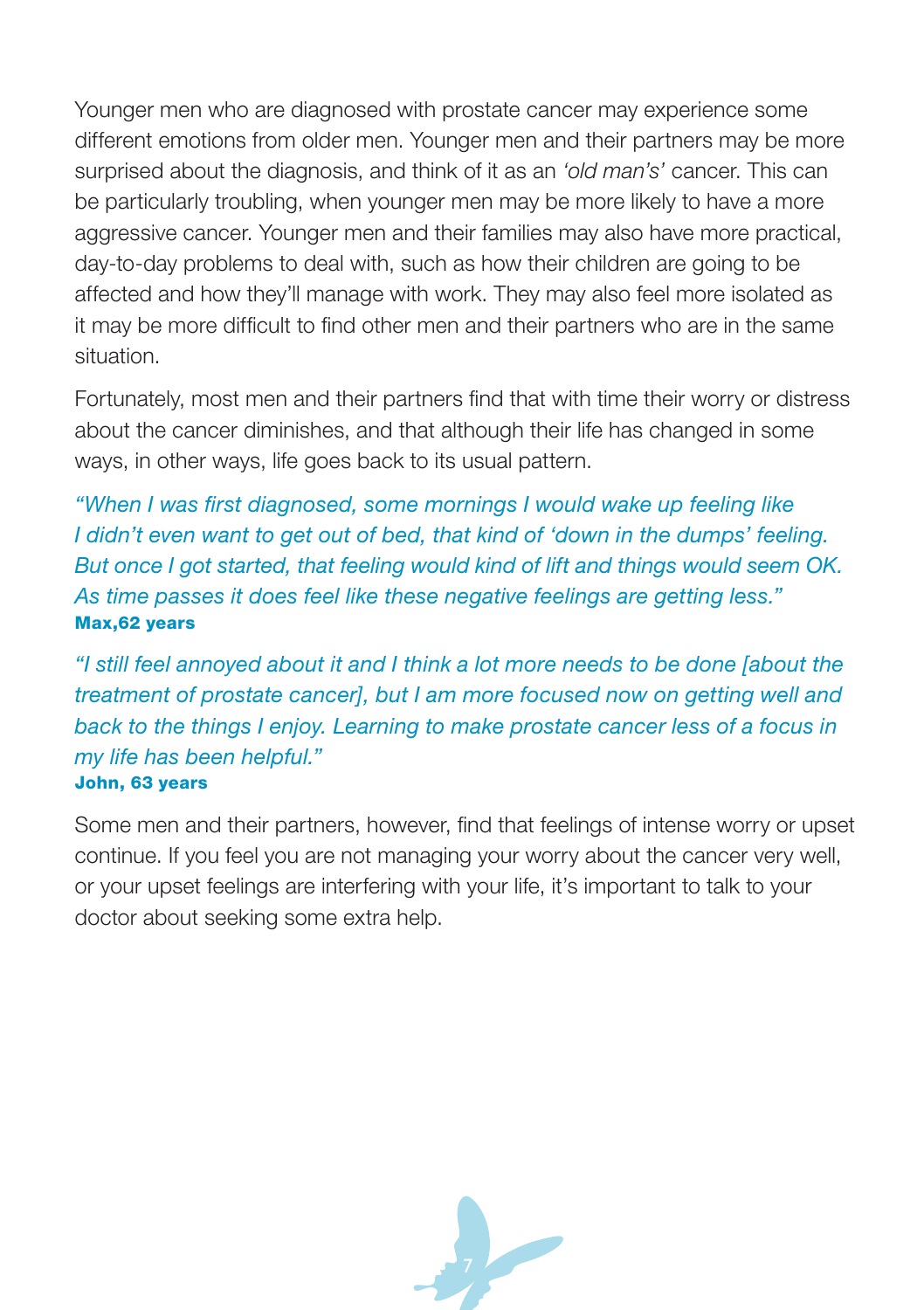### **Understanding other people's reactions to prostate cancer**

Prostate cancer affects not only the man with the diagnosis and his partner, but also other family members, his friends and colleagues. Some of these people won't know what to say when they hear about the diagnosis – they may be scared about upsetting you, or think that it's a 'private matter' and they shouldn't intrude. The fear associated with prostate cancer can cause people to shy away from asking how you are, what the treatment involves and how they can help.

*"People…come up to me and whisper, 'and how's Trevor?' and that sort of thing, but we've been very open. We've spoken quite openly with people; we haven't tried to cover it up or anything. Because, as I said, we don't find it a problem (unlike) other people who look at it as something of a disgrace. We don't look at it like that; we just accept this is life."* Lisa, 59 years

You should be open with your friends and family and encourage them to talk to you. It's important that you have people with whom to share your experiences.

If you know someone who has prostate cancer and don't know how to start the conversation, some useful questions you could ask are:

- • *"How are you feeling?"*
- • *"How can I help support you?"*
- • *"Are you angry?"*

These simple questions can help get the conversation started and give the person a chance to ask for help if needed. Men with prostate cancer can also ask their partner these questions and vice versa.

Your friends and family will want to help you, but they may not know what to do or how to ask. By being open with them about what is happening, you can let them know how they can best help and support you.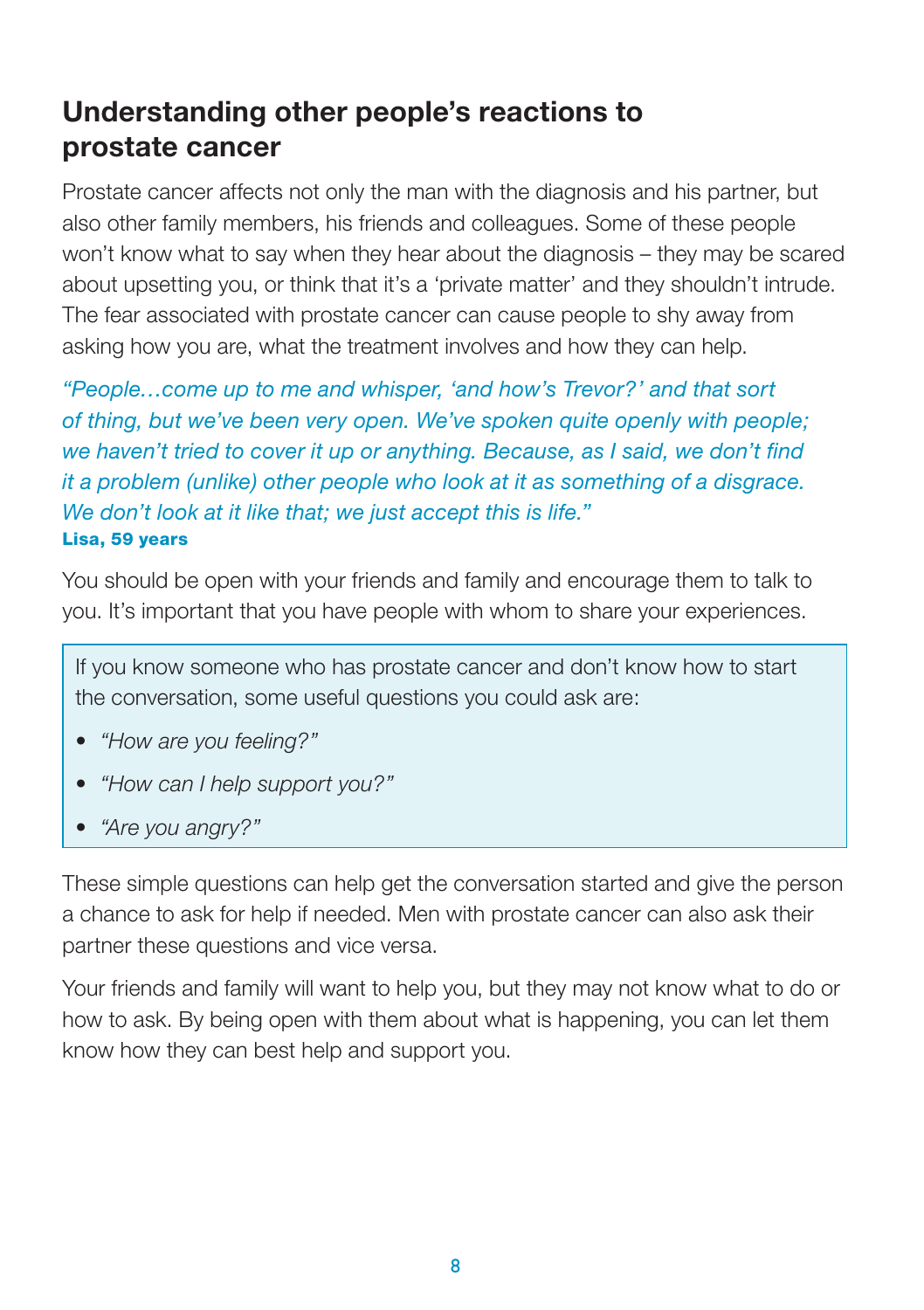## Prostate cancer treatments

At the time of meeting with specialist doctors to discuss treatment, men and their partners are often surprised to find there is a choice to be made about the type of treatment they might have, and that the doctors want to involve them in making this decision. Some men prefer to make these decisions alone with their doctor, while other men prefer to make the decisions together with their partner.

Making decisions about treatments can be difficult. The book *Localised prostate cancer: a guide for men and their families* includes useful information on different treatment options. This quide is available to read and download from the **Prostate** Cancer Foundation of Australia website www.prostate.org.au and printed copies can be obtained by calling the Cancer Council helpline in your state on 13 11 20.

There are some strategies men and their partners can use to help themselves in their decision making. You may have tried some of these and others may be new to you.

- 1. **Take your time.** Usually there is no hurry with the decision about treatment, however check your own situation with your doctor.
- 2. Before you visit your doctor, **write down your questions** (in case in the rush of the consultation you forget). Also write down the answers your doctor provides. This will help you make the most of your time with your doctor. Some doctors will tape the consultation for you to listen to later.
- 3. Take a close friend, family member or partner with you when you visit the doctor. **Two sets of ears are better than one** and having someone with you can help you feel better supported. Your support person can remind you later of things the doctor said that you may have forgotten or misunderstood.

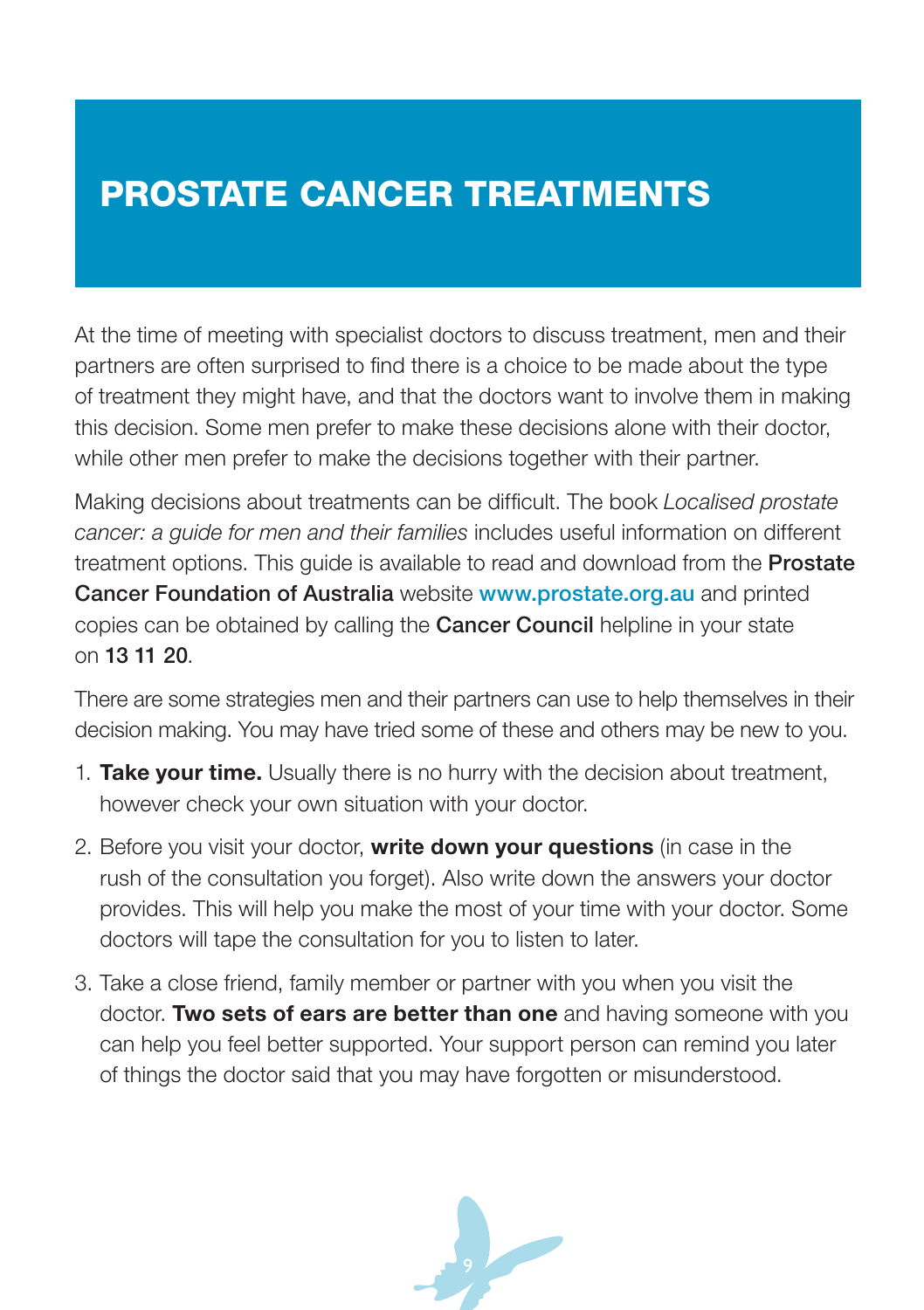- 4. Ask your doctor to tell you what aspects of your cancer diagnosis you need to consider most carefully. For example, for some men it may be important to **consider closely** their pre-existing health problems. For other men, the most important thing might be they have a high grade cancer. Getting clear about this will help you concentrate on the key points. Some men find it helpful to see their doctor more than once to talk over the options before deciding.
- 5. **Seek credible information.** There is a large amount of information about prostate cancer on the internet, in popular books, magazines and from different health organisations across the world. Some of this will be inaccurate, not available in Australia or not relevant to you. Check with your doctor and call the Prostate Cancer Foundation of Australia on 1800 22 00 99 or the Cancer Council Helpline on 13 11 20 to get information that is credible and locallyrelevant. If your doctor provides you with medical information such as booklets, ask which parts are most important for you.
- 6. **Break the decision down** into smaller steps. For example, the first thing to consider may be whether you and your doctor believe your prostate cancer needs active treatment at this time. Once you have an idea about the answer to this question, then move on to the treatment options.
- 7. Some people find it helpful to write down a list of the **pros and cons** for each possible treatment option. This helps to get your thoughts in order because at times it may feel like you are going around in circles. When looking at the list, underline the points that matter to you most and then see what option seems to be most favourable to you. Try talking the options through with someone close to you, like your partner or a friend. Make an appointment with your GP or specialist doctor and discuss your options with them. Take your list of pros and cons with you as a guide.
- 8. For some men, talking to others who have had prostate cancer helps them get an idea of what life after treatment might be like. See page 34 for more information on support groups, visit the Support Group tab on the **Prostate** Cancer Foundation of Australia website www.prostate.org.au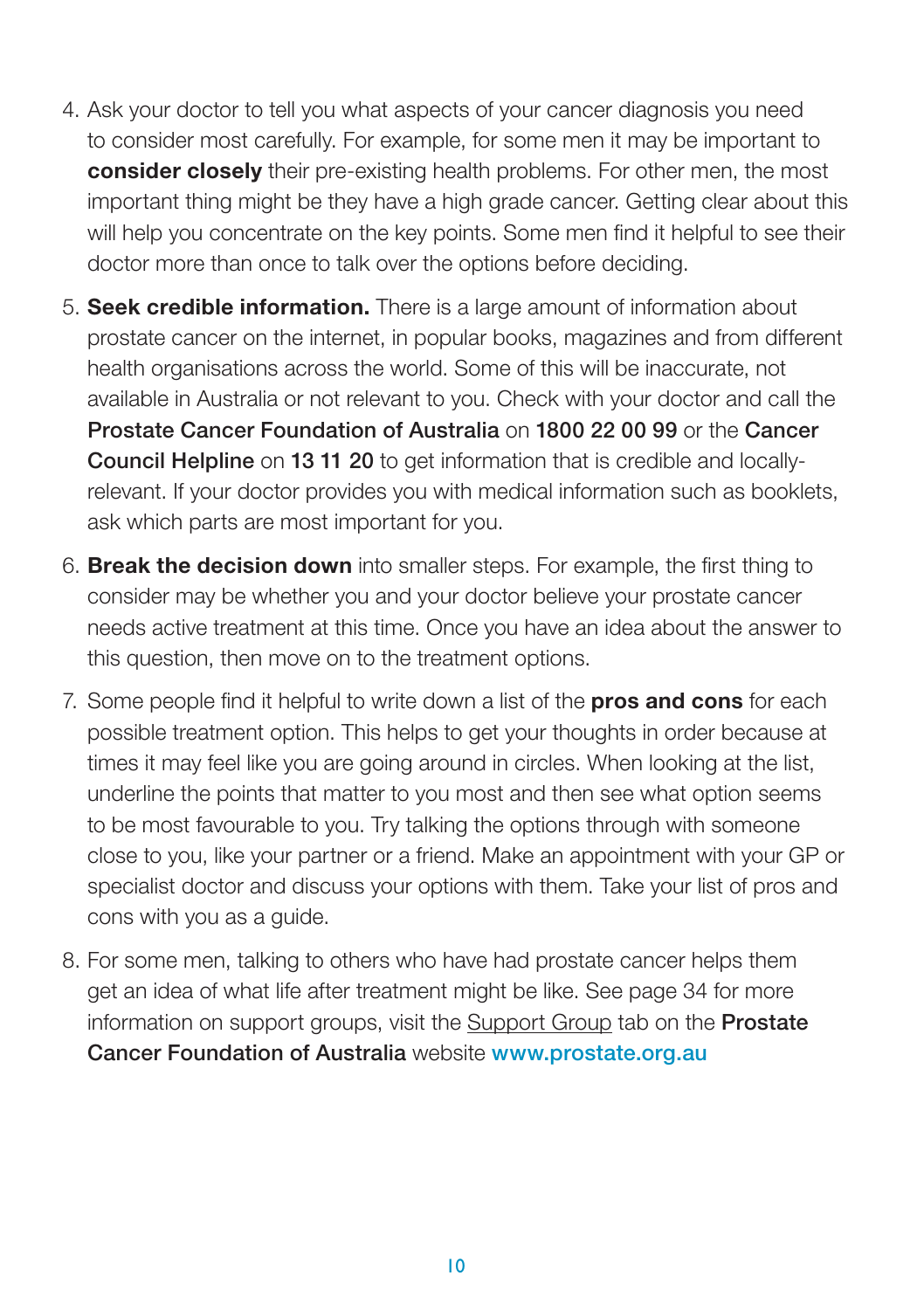9. If you feel that your doctor is not right for you or if you are unsure about the treatments being offered, then **ask for a second opinion.** This is very acceptable and most doctors will be happy to arrange this for you. Getting a second opinion may help you decide more confidently about your treatment, feel more in control of your healthcare, and may help you to manage any anxiety you may have about your treatment options.

#### *"For God's sake, don't just take the one opinion – go and get a second or third opinion until you find a specialist you can talk to and communicate with and one that's making sense."* Toby, 58 years

*"They [doctors] thought they knew the best treatment and found it difficult when people didn't take their recommendations. Max and I have always tended to take the recommendations away and then thrash it around before we made our own decisions."* Jessica, 52 years

*"I said to him, I'll support him no matter what he chooses to do because it's his body."* Fran, 66 years



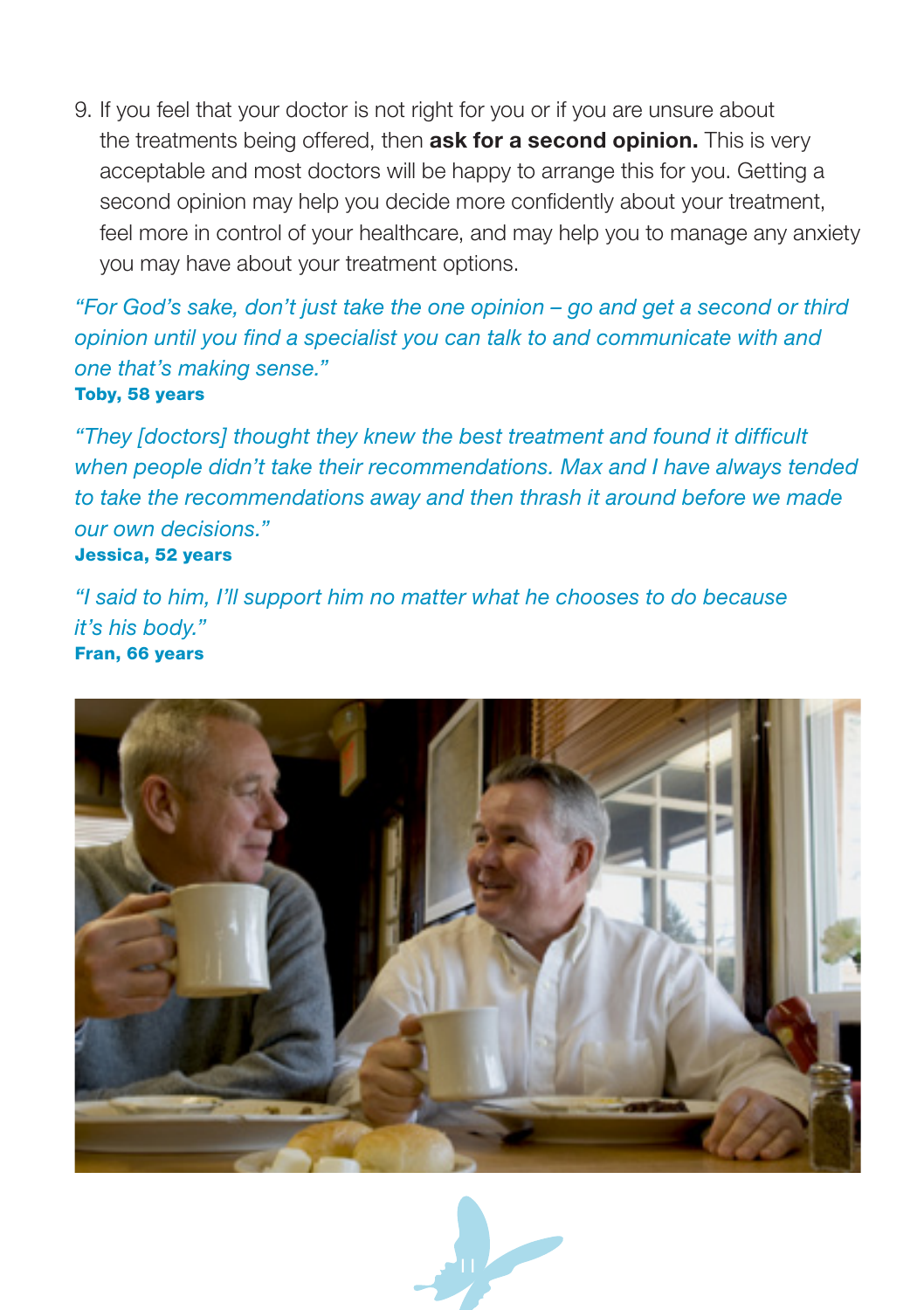### **Feeling like a man and having sex**

Treatments for prostate cancer may affect a man's ability to have an erection and his interest in having sex. This has an obvious effect on the man and his partner's sex life and is a big challenge to face, both physically and psychologically.

While some men find that a change in their ability to have sex does not worry them a lot, for many men, worry about getting an erection is their biggest problem after treatment. Every man feels differently.

#### *"I have no regrets about having surgery, but wish I was better prepared for how I would feel about being impotent."* Jack, 59 years

*"Prostate cancer is a very hard illness to get over. There's a lot of long-term problems to overcome for both of us as a couple. I feel like I've lost the rest of my sexual life because of Phil's operation. It's been very hard to accept. Sexual problems have been a big issue with us as a couple. He is currently having help over the problem. It seems a large part of our life is missing. It's been very hard for both of us to accept."*

#### Therese, 64 years

For help with maintaining your sex life, talk to your doctor. He or she can advise you about aids to help with erections. Books that talk about this in more detail are listed on the last page of this booklet. They describe medical treatments and practical aids to help with erections and ways to develop a sexual life that is less focused on sexual intercourse and penetration, but is still satisfying for you as a couple. Your doctor can refer you to a health professional who specialises in sexual problems. Incontinence is also an issue for many men who have received treatment for prostate cancer, and this can impact upon your sex life as well. With the right advice, some patience and effort, many couples find ways to continue a fulfilling sexual life.

*"Even though I couldn't get an erection after treatment, I still wanted to have one, and found that I could still have an orgasm (that was a surprise!). So I used the injections for a while and it worked quite well, although the sex was different to before. Funnily enough after I had kind of proved to myself that I could still 'do it', it didn't seem to bother me so much and became less of an issue."* Ken, 62 years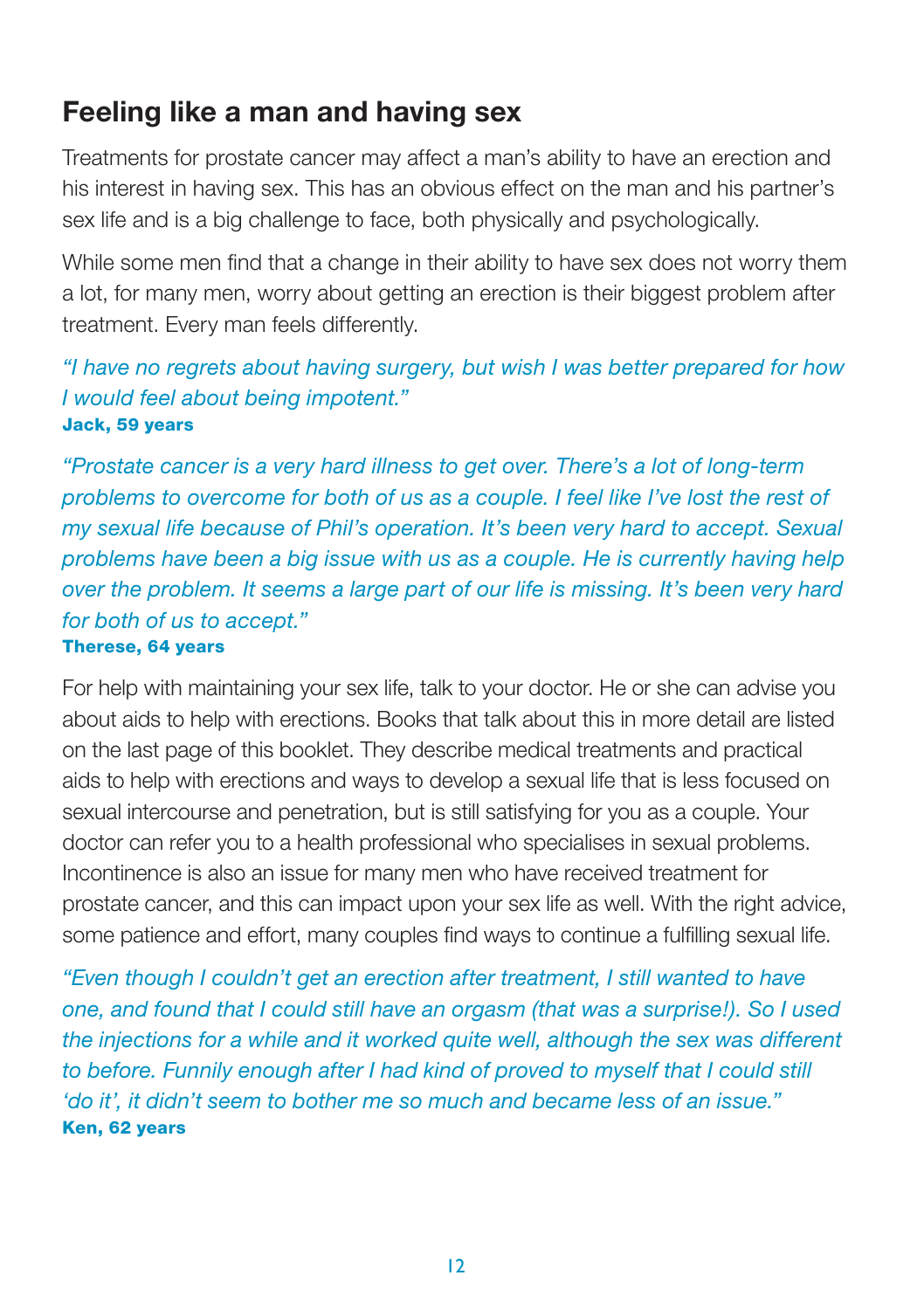#### *"Terry's been unable to have an erection. We have tried a variety of aids; takes some of the romance out of it all, but we just feel we are lucky to have each other so are accepting."* Julie, 63 years

#### *"He's very affectionate; we're like great friends. Maybe he's even more affectionate towards me."* Mary, 61 years

There is a psychological side to this as well. An erection is something that many men take for granted and so it can be hard to imagine what life might be like without having sex. Sex can also mean different things to different men. For example, for some men sex may be mostly about pleasure and excitement. For others, sex is a way to relax and reduce tension. Every man feels differently depending on what matters most to him and whether he has a partner. So, while some men find that a change in their ability to have sex does not worry them a lot, other men find it a big problem. Men who feel that being able to have an erection is an important part of being a man may feel that without this, they are weak and less of a man. This can lead to very strong feelings of loss.

#### *"There's a part of me that's gone."* Robert, 70 years

There is no easy answer to this. It can be helpful to think first of all the things about you that are appreciated by others, that don't depend on your ability to have sex, such as being a caring partner, a good father, a dependable work-mate, a good friend or an interesting, fun person to be with. Next, remind yourself of all the things you are good at or have achieved in your life.

By now, you should be getting a picture of yourself that shows you that what makes you a man is much more than your ability to get an erection. Getting a balanced view about this is also likely to help you in your efforts to get your sex life back on track. The less you worry about it, the more likely it is to work!

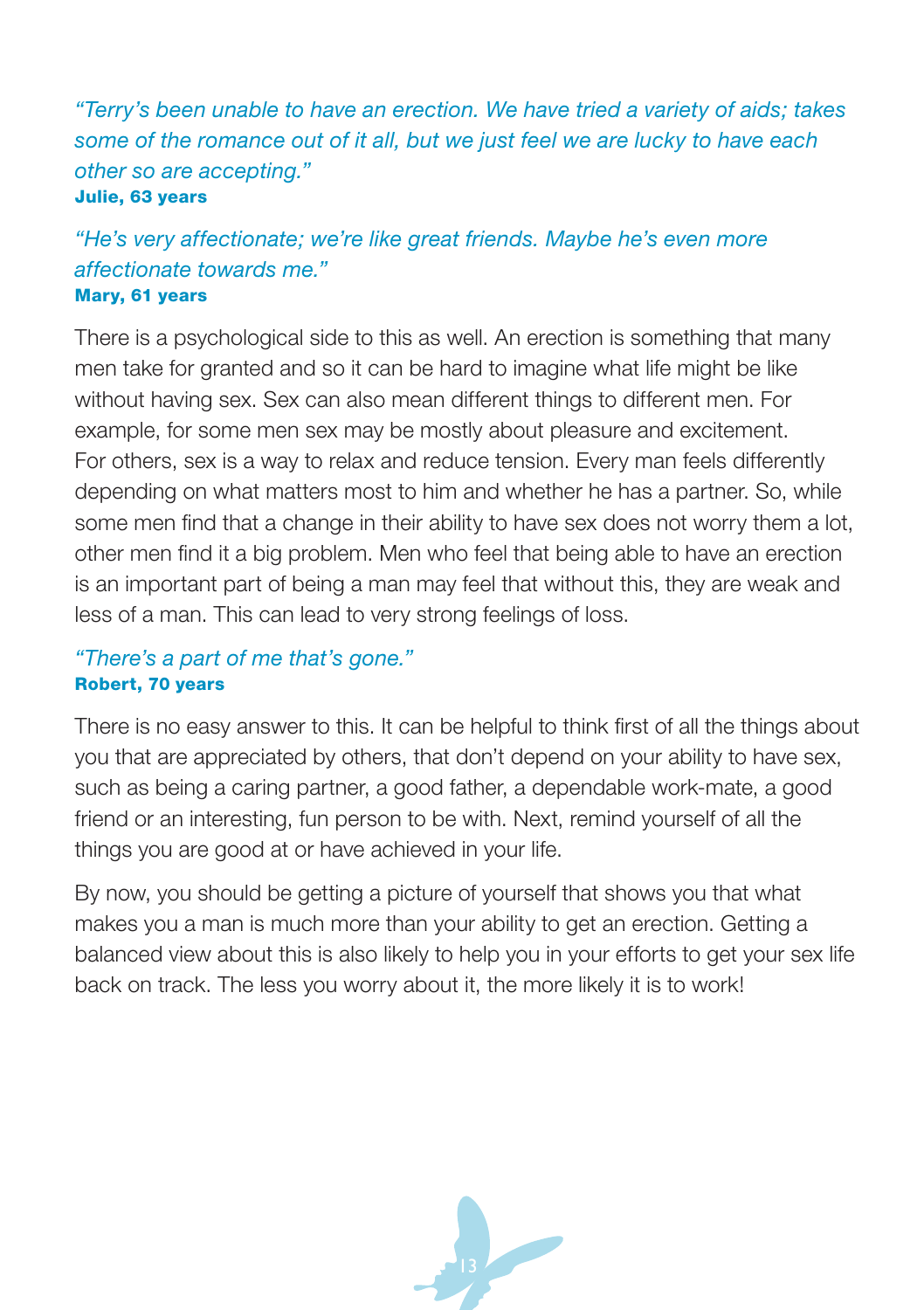

*"Even though you don't spend all that much time actually having sex before treatment, you spend more time thinking about it than you realise. Well, the hormone treatment really knocked off my interest in sex. What has helped me to cope is to focus on other parts of my life that matter to me, my family for*  example. And my wife and I have really talked it over and decided that we are *OK and we will get through this together."* Bill, 62 years

*"We've…come to an arrangement now with our sex life that we're quite happy to have a cuddle and you know we got on well; we're good mates and that's what counts."*  Donna, 63 years

*"I still struggle a bit when it comes to sex. It's getting better, but it's not the same, that's a loss. But my partner and I work at it, and in some ways we are even closer now."* Max, 54 years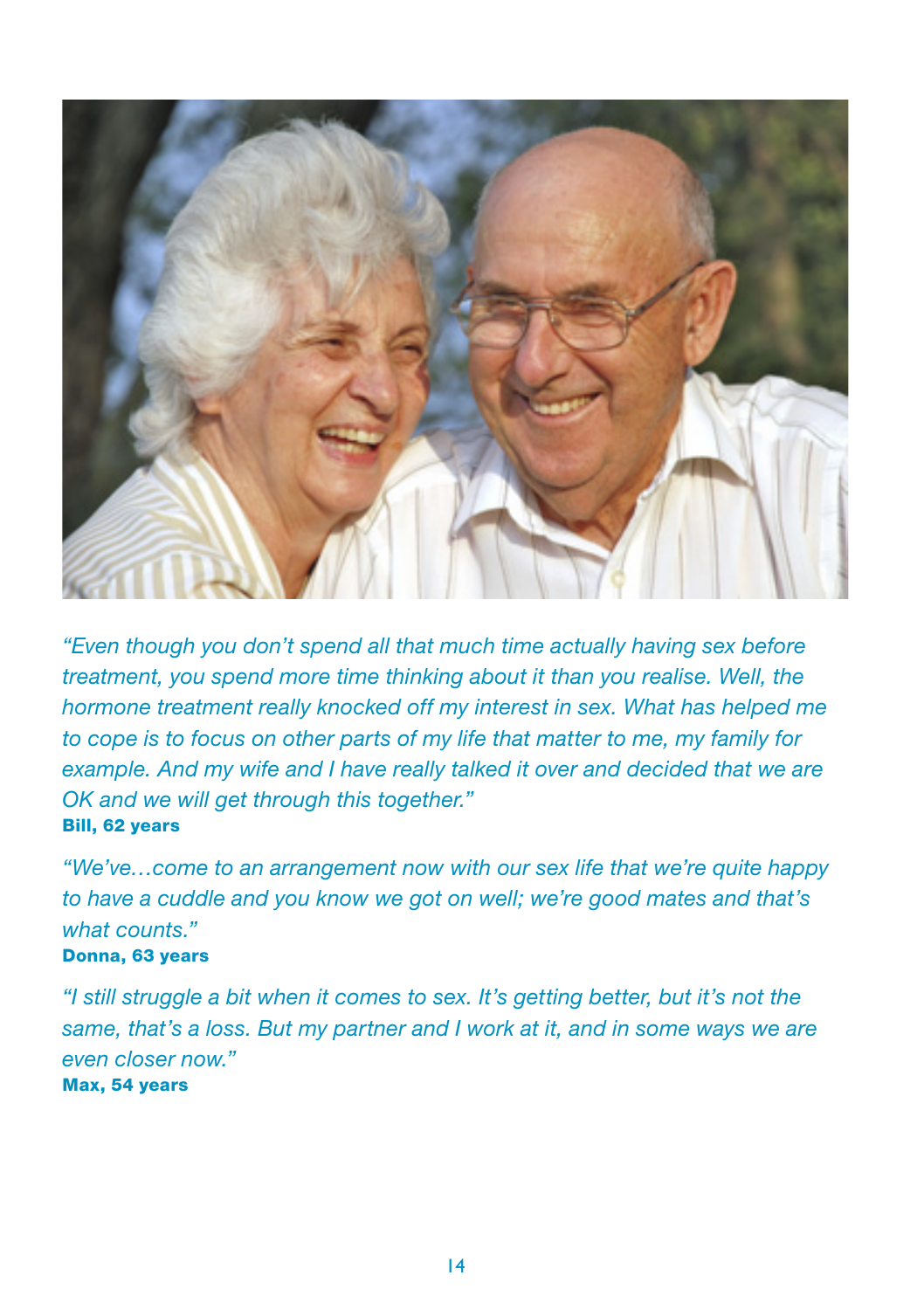*"We can't change it; we've had to accept it and we have been married for 45 years, so we are now just being friends to talk to each other and we have a very good relationship that way."* Trisha, 71 years

For more information on sex after treatment, see the booklets listed on page 41 of this booklet.

### **Incontinence**

Some men may experience incontinence following their treatment. This can cause significant distress and worry. It's important that you discuss the likelihood of being incontinent with your doctor before your treatment – you need to know what to expect and how to manage it, and know how you can help prevent or minimise the risk of becoming incontinent.

Pelvic floor exercises can be helpful. These exercises can be started well before treatment, and like other exercises, if you do them regularly, your pelvic floor muscles will become stronger.

#### *"You have to train for this operation like a marathon – with pelvic floor exercises to prevent incontinence."* Brenda, 56 years

Worrying about incontinence may cause you to limit your activities or avoid going out. However, incontinence can be managed so that it does not limit your life. Most public hospitals will have someone who can assess and advise you, so talk to your doctor, who may refer you to a urology or incontinence nurse for expert advice.

More information – including tips on how to prevent and manage incontinence – is available from the Continence Foundation of Australia at www.continence.org.au or call 1800 33 00 66.

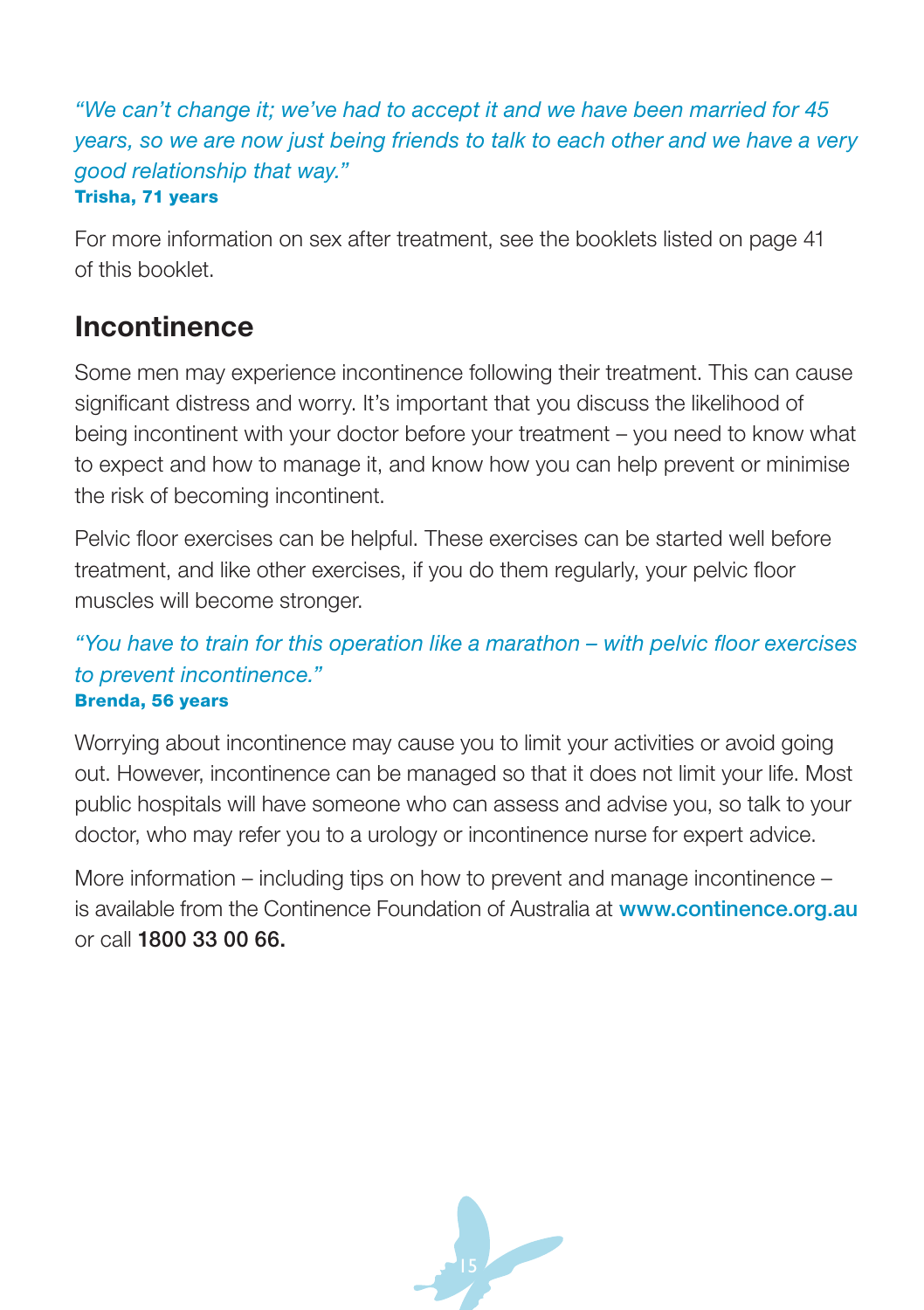## THE CANCER JOURNEY

An important thing to remember about the experience of cancer is that it is not just one stressful event. It is a series of things that happen over time, and the demands of the situation change as you undergo treatment and start to get back to your usual life.

Feelings of distress (such as feeling anxious, sad or angry) are usually highest at the time of diagnosis. This distress decreases over time, but may increase at different points when things change – when starting treatment, for example, or having a follow-up PSA\* test. It's important to know this, so that if you find you get distressed, for example, before a check up with your doctor, rather than thinking 'I should be over this', you can recognise that the visit is a trigger for thinking about your cancer, so you might expect it to be stressful.

This has two important implications. Firstly, you can recognise that feeling more distressed from time to time is normal, and so you should not feel bad or worried about your reaction. Secondly, if you can identify times that are stressful, you can prepare for them and learn strategies to manage them to reduce your feelings of distress. This is the aim of stress management: not to eliminate stress, but to manage and use stress in a way that helps you, rather than letting stress overwhelm or control you.

Common times when men are more likely to feel upset or distressed include:1

#### • **Diagnosis**

Hearing the word 'cancer' in relation to yourself will almost always lead to high levels of distress and sometimes low mood or even depression.

<sup>\*</sup> Prostate Specific Antigen

<sup>1</sup> Wootten, A (2009). The psychological impact of prostate cancer on the man. Handout from the *'Below the belt'* program. Available on request from the Royal Melbourne Hospital.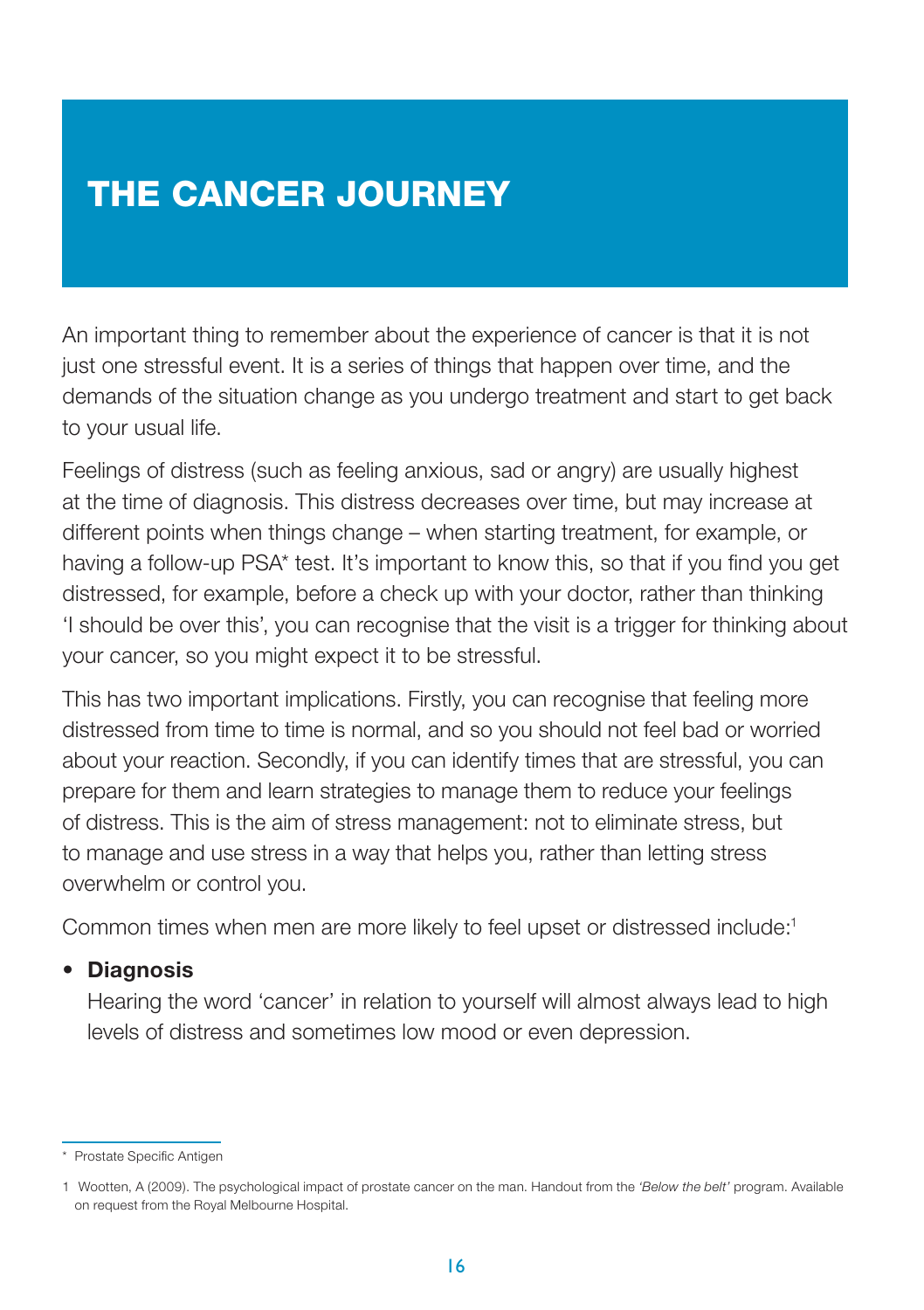#### • **After treatment**

When all the medical care and attention subsides, men and their partners often report feeling isolated and this can be a time when the real shock of the experience hits them. This can also be a time when men are coping with incontinence and erectile dysfunction, which can be very frustrating, humiliating and anxiety-provoking. Depressive symptoms or low mood can also be evident at this time due to a fear that these problems will never get better.

#### • **12-24 months after treatment**

A significant concern for many men and their partners at this time is erectile dysfunction. If men and their partners are not coping with this change in the physical side of their relationship, it can have other effects on the relationship. Sometimes couples report a feeling of distance between them. Often men display signs of depression in this context in subtle ways, such as irritability or grumpiness, lack of energy or motivation, or withdrawal from intimacy. Partners can find this time very difficult also, as it can lead to feelings of uncertainty about how to improve the situation.

#### • **PSA testing**

High levels of distress are commonly experienced by men at the time of routine PSA testing. Many men report feeling worried about the results and what the future might hold. It is normal to experience a mild to moderate level of distress at these times and often men report that each time they get through each PSA test, the next one becomes a bit easier.

The PSA test is a good way of monitoring your prostate. For many other cancers, this type of 'check' isn't available. Having a PSA test means that any changes can be identified early and any required treatment can be commenced as soon as possible. By having the opportunity to identify changes early, it means that the prognosis for the cancer may be improved, and you can keep an eye on how your body is changing.

*"Naturally I would have preferred that the illness had not occurred, but I'm grateful that it was discovered early by great doctors and I feel very optimistic about a positive outcome."* Betty, 62 years

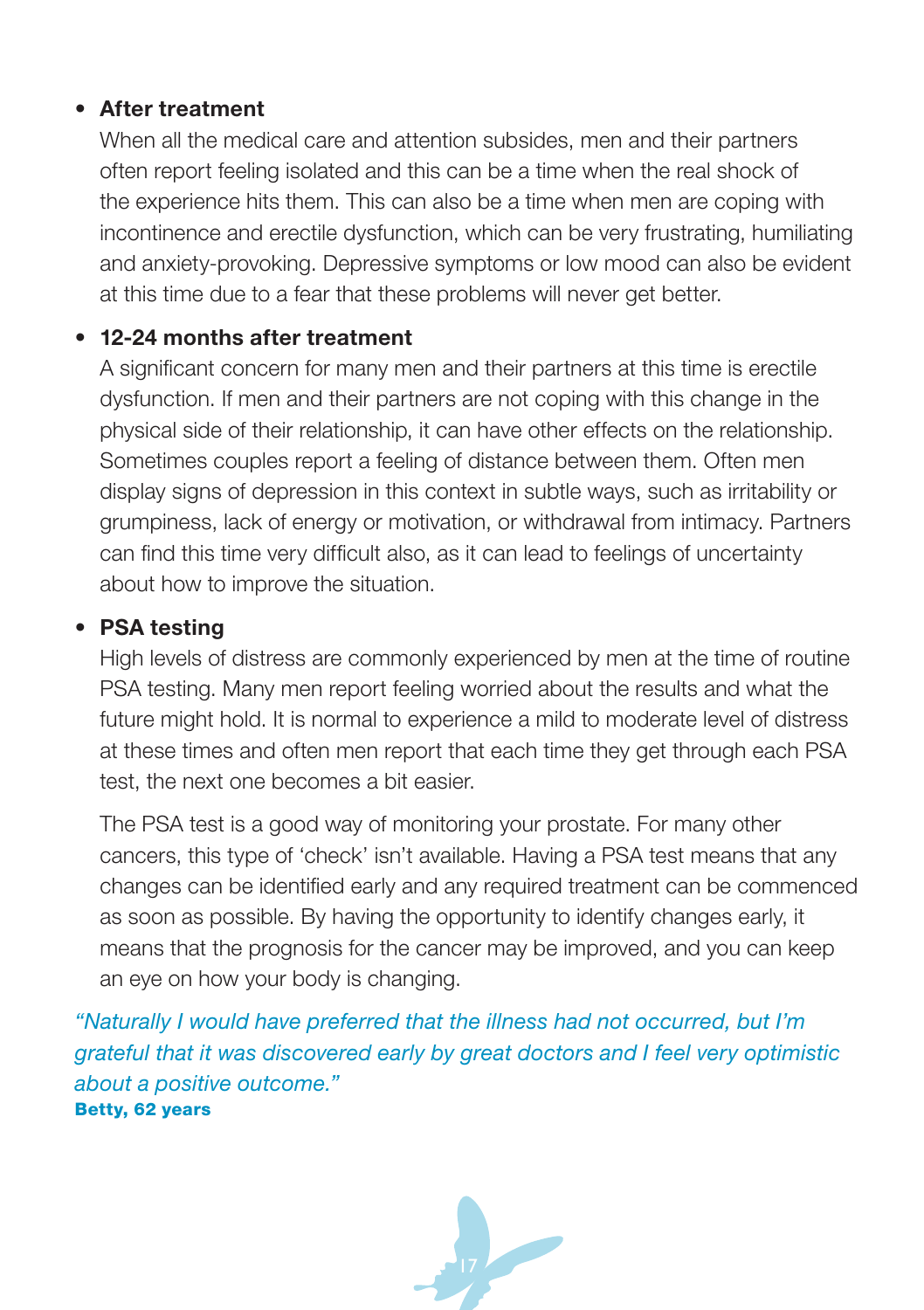## Dealing with prostate cancer

When people are faced with a difficult situation they will do a range of things to help themselves cope or manage, usually without giving it much thought. Most people have a usual way of responding to difficult situations. Some people, for example, find that getting information and seeking advice helps them to feel more informed and in control. Religious faith or a sense of spirituality can also be a source of strength and comfort. Others find that talking about the problem with friends or their partner helps reduce feelings of tension. Some people prefer to distract themselves from thinking about the situation by getting busy with work or hobbies.

There is no one single best or right way of coping. The key question to ask yourself is: "Is my usual way of coping helping?" If it is, then keep it up! If it isn't helping as much as you would like, then the next question is: "How could I change my way of coping to help myself?"

Sometimes, relying on just one way of coping and not being flexible about your approach can be a problem. Think of your ways of coping as tools in your toolbox. If one tool doesn't fit the job, you need to be able to try another one. For example, if you wanted to tune your car engine, you would need more than one spanner. Different jobs need different tools, so in the same way, the more strategies you have to cope with cancer, the better. For example, if you are having a medical test done that is unpleasant, distracting yourself from what is happening by thinking about something else or even imagining you are somewhere else can be helpful. However, imagining you are somewhere else or distracting yourself when the doctor is explaining about treatment is not likely to be helpful. You may not understand or remember what he or she is saying and may therefore be less wellprepared for treatment.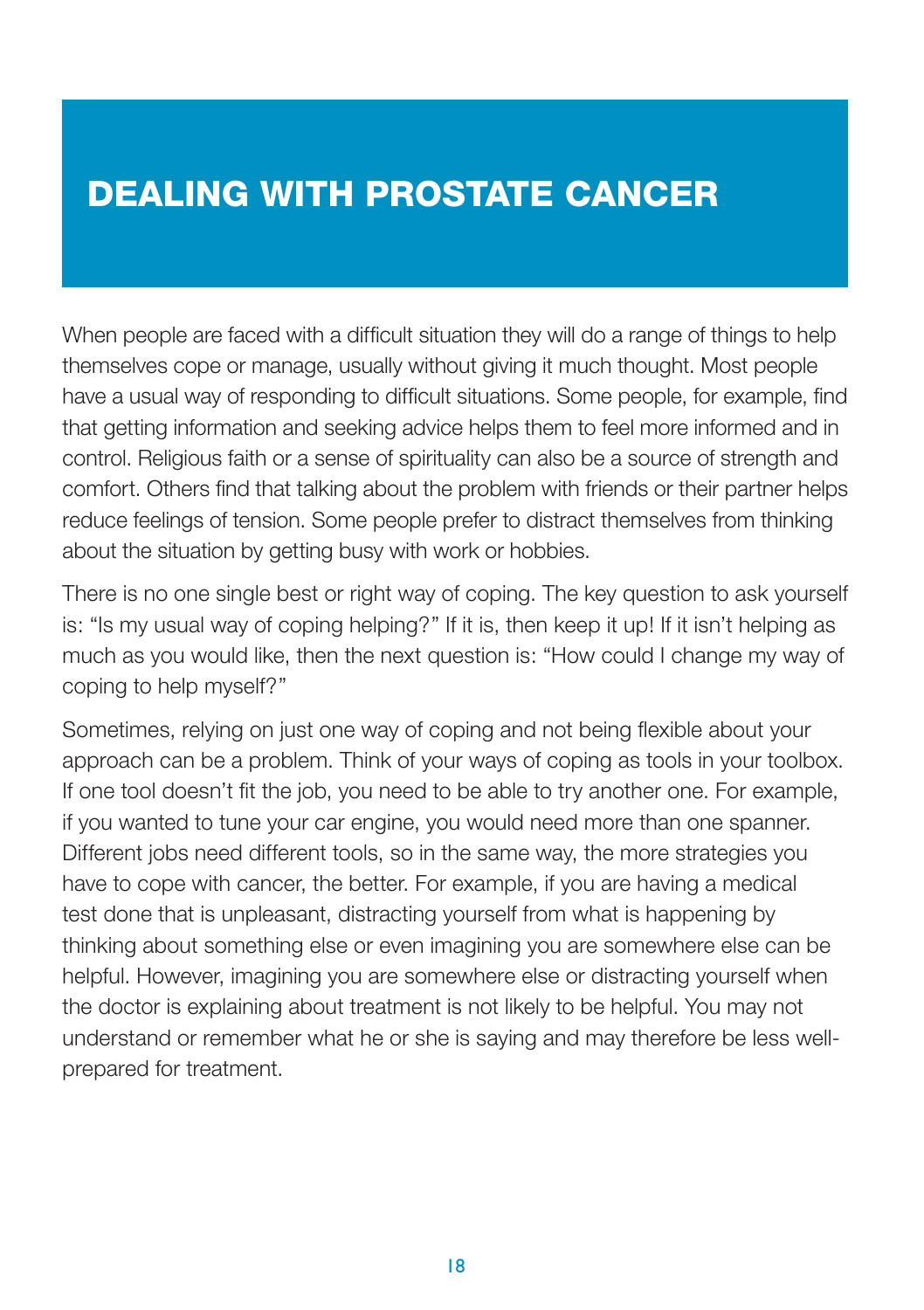### **Helpful strategies**

- **Get information.** Some men and their partners find that getting information and seeking advice helps them to feel more informed and in control. Look for credible sources of information (like the Prostate Cancer Foundation of Australia website www.prostate.org.au, the Lions Australian Prostate Cancer website www.prostatehealth.org.au, the Andrology Australia website www.andrologyaustralia.org, or the Cancer Helpline 13 11 20). Remember that your urologist or radiation oncologist is available to advise you, as is your General Practitioner (GP).
- **Get support.** Identify friends and family members who you can talk to and who will help you to remain positive. Joining a support group might also be helpful.
- **Write down your worries.** You may find it useful to write down your worries and concerns and then identify some practical steps you can take to address those issues.
- **Evaluate your thinking.** Writing down your worries also allows you to see how helpful or unhelpful your thinking style is. Information on 'Helpful thinking' is included on page 21 of this booklet.
- **Talk.** Don't try to block out or fight unpleasant thoughts or feelings. Talking about the problem with friends, your partner or other family members can help reduce feelings of tension. If you don't have anyone to talk to, contact your nearest prostate cancer support group. The contact details for support groups are available from the Prostate Cancer Foundation of Australia's website www.prostate.org.au If you don't feel comfortable with a group, there are also men who have had prostate cancer who are available to talk to you on a one-to-one basis by telephone. Call the Prostate Cancer Foundation of Australia on 1800 22 00 99 or the Cancer Helpline on 13 11 20 for information about these services.
- **Take time out.** Sometimes you may just need time out from thinking about cancer. Keeping up hobbies or doing pleasant activities like having a game of golf or visiting friends can help.

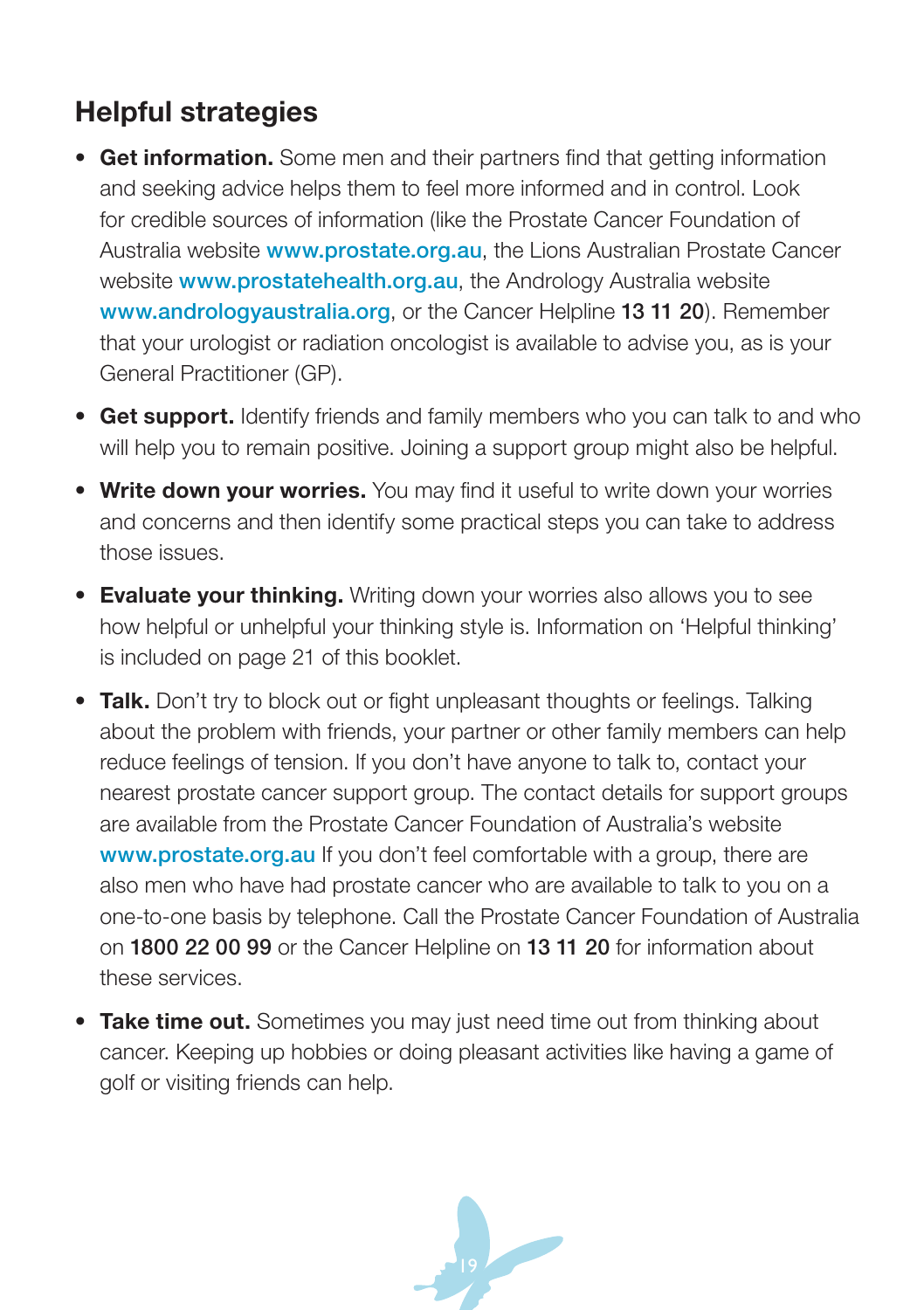- **Take good care of yourself.** Try to maintain a good diet, sleep well and get some regular exercise, such as walking daily. Evidence shows regular exercise can boost mood.2 See *beyondblue* Fact sheet 7 – Sleeping well, Fact sheet 30 – Healthy eating and Fact sheet 8 – Keeping active at www.beyondblue.org.au or call the *beyondblue* info line on 1300 22 4636/1300 bb info.
- **Avoid drugs and alcohol.** You may be tempted to use drugs and/or alcohol to try to temporarily escape your reality. Drugs and alcohol can worsen your emotional state and increase your risk of developing anxiety or depression. See *beyondblue* Fact sheet 9 – Reducing alcohol and other drugs.
- **Go easy on yourself!** Having cancer can be tough, so give yourself permission to feel upset about it and don't think that asking for help or support means you are weak. It's important to note that stress is not depression. However, acute distress, associated with tough times, can occur and may be a risk factor for depression if it persists.
- • **Don't expect to have all the answers.** Remind yourself that it's OK to feel unsure about the future.
- **Draw on your strengths.** Try to recall a tough time that you managed to overcome in the past. Remembering these times can remind you of your strengths. Think about what worked then and how you might be able to apply those strengths and strategies to your current situation.
- **Realise you are not alone.** Take comfort in knowing the feelings of uncertainty and fear you're experiencing are being shared by many others. By reading or hearing of other experiences, or sharing your story with other men and partners dealing with prostate cancer, you will realise that there are others going through a similar situation.

*"I must say we have been very positive and a lot of our friends have said that they can't believe that we're so positive about it, but we've accepted it and we've given it our best shot."* Sue, 62 years

*"You've got to have a sense of humour with all of this – no matter what happens to you."* Barry, 65 years

<sup>2</sup> Jorm, A.H., Christensen, H., Griffiths, K.M., Korten, A.E. & Rodgers, B. (2001). *Help for depression: What works (and what doesn't).* Centre for Mental Health Research: Canberra.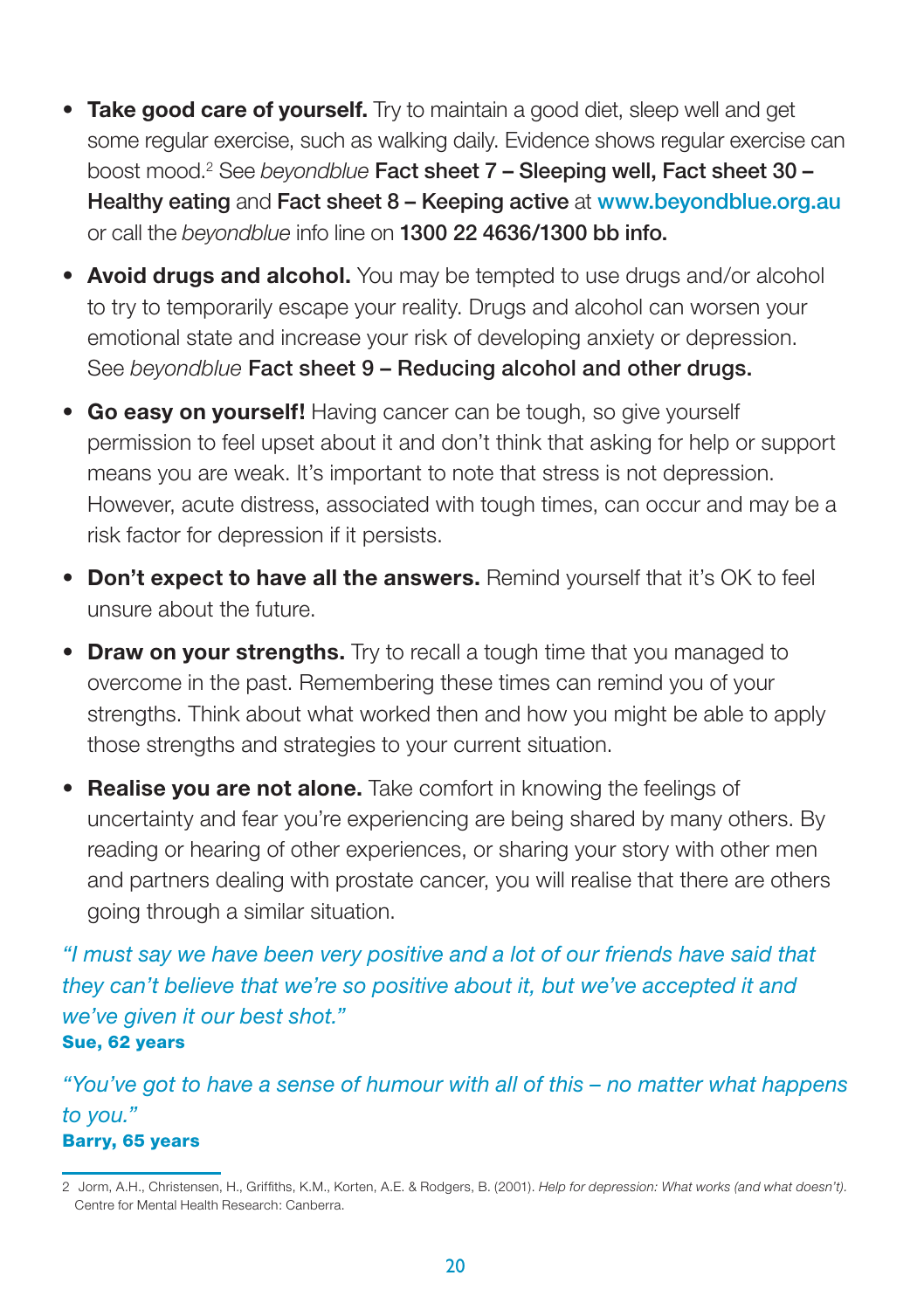*"Joshua was not stressed. He took it calmly so I took it calmly. I was just there for him. I was listening to him. I was upset for a few days, and then you accept it."* Martha, 51 years

*"We've both handled it very well. The fact that he's coping well means that I'm coping well."* Sue, 68 years

*"Shell-shocked...I always thought my husband was indestructible…I'm trying to use the coping methods I've learnt through psychotherapy. I believe we're going to beat this."* Jane, 62 years

### **Helpful thinking**

Some thoughts are likely to help a person feel and cope better, while other thoughts can increase distress and prevent a person from coping effectively. The thoughts that occur to a person in a stressful situation are often automatic. That is, they occur quickly, without any effort, and you may not even be aware of having them. At times, these automatic thoughts may be distorted or unbalanced. That is, they may be overly negative, or overestimate your problems or your degree of responsibility. They may underestimate your abilities or may not be based on any real evidence. The result of this type of thinking is that it can make you feel more upset and make it even harder to cope with an already difficult situation. People are more prone to this type of unhelpful thinking when they feel overwhelmed by a problem.

Reducing unhelpful thoughts helps you to get your problems into perspective so you can then begin to deal with them, rather than just worry about them. The first step is to become more aware of your thinking and identify any unhelpful thoughts. Identifying your thoughts is not always easy. This is because they are quick and automatic, and because we are not used to stopping to consider how we are thinking. The best strategy is to notice whenever you are feeling upset and to ask yourself "What has triggered this feeling? What am I thinking that might be adding to my distress?" Then, write down the thoughts you have identified. This helps in several ways. It makes it easier to check your thinking and to change it if needed. As well, writing down thoughts can help get fears and concerns into perspective.

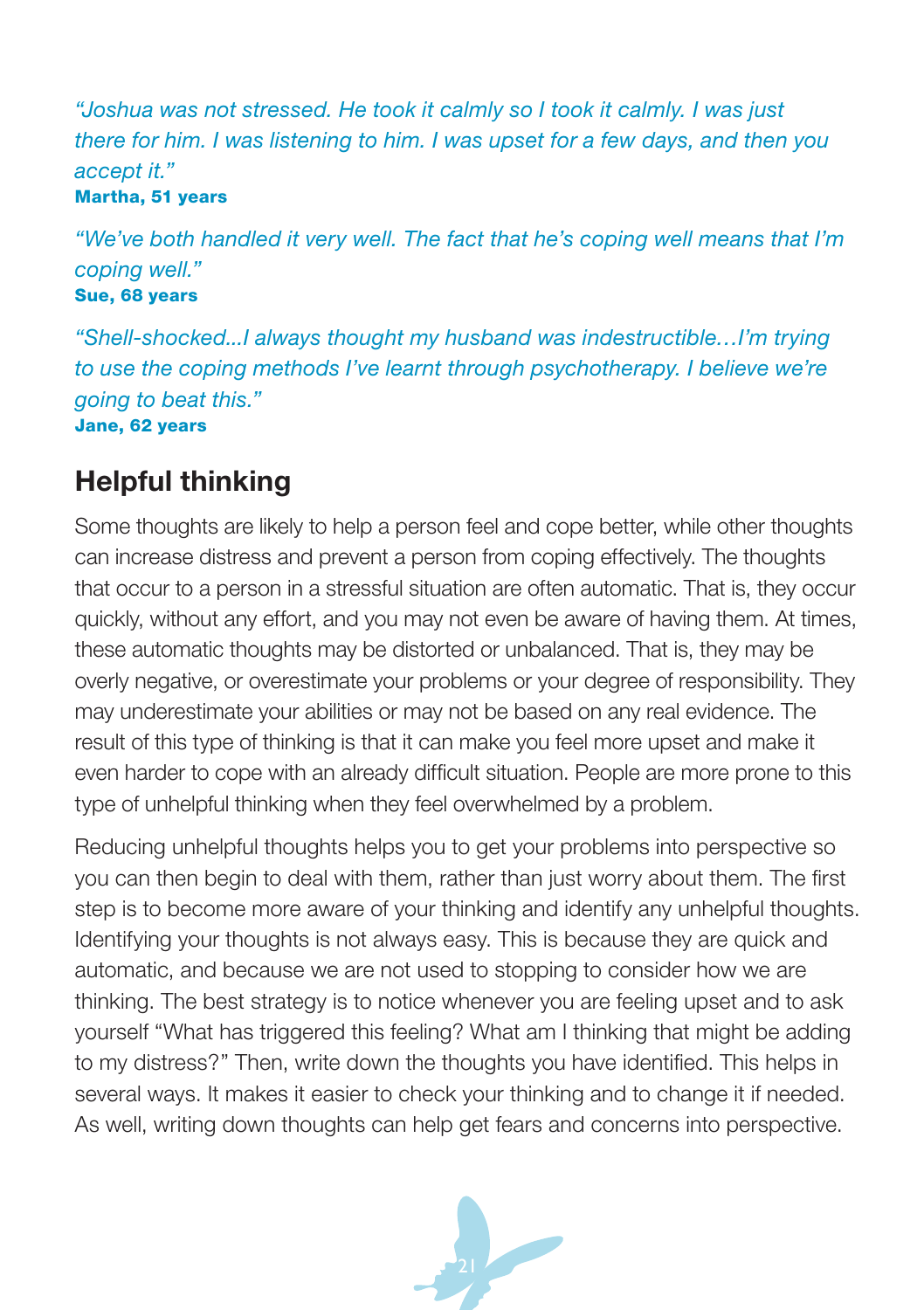The next step is to check whether this is a thought that is helping you or making you feel more upset. Ask yourself:

- What is the evidence that this thought or view is 100 per cent true and correct?
- Is this a realistic thought? Is this really likely to happen?
- Is thinking in this way helpful for me?

If the answer to any of these questions is "no", then replacing these thoughts with more helpful ones might help you to feel calmer and less worried. However, in order for the replacement thought to be helpful, it must be realistic, balanced and believable. It's not helpful to deny that cancer is serious or frightening, and trying to think overly-positive thoughts and putting on a brave face all the time can be an emotional drain. You need to encourage or 'coach' yourself through difficulties, rather than being critical and undermining yourself. In this sense, you need to learn to be a good mate to yourself. For example, ask yourself: "If a good mate of yours was thinking this way, what would you say to him? How would you help him to challenge this thought?"

An example of identifying and challenging unhelpful thoughts is described below.

**Step 1: Identify feelings:** Feeling upset and quilty

**Step 2: Identify unhelpful thoughts:** I have let my family down by getting cancer. They are all upset and it's all my fault.

**Step 3: Challenge the thought:** Is this really true? Is it helping me to think in this way? If my best mate was thinking this way, what would I say to him or her to challenge this thought?

**Step 4: Replace with a balanced and realistic thought.** It's natural for my family to be upset that I have cancer. I would be upset if it happened to any of them. Feeling concerned about each other at a time like this is part of normal family life. I would not blame them and think it was their fault if they had cancer. Getting cancer is not anybody's fault and blaming myself makes it harder for all of us. The important thing is to support each other through this.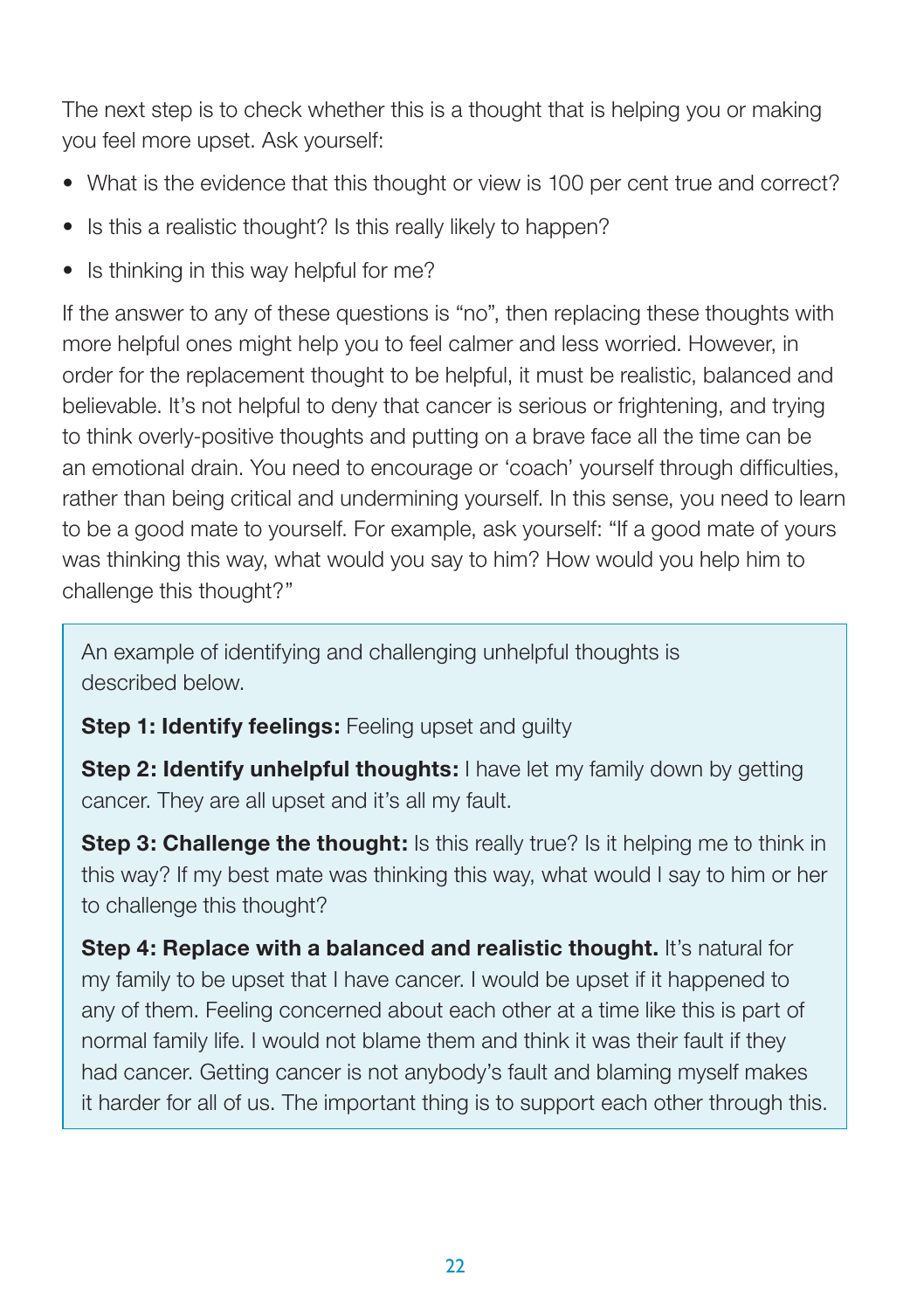## How do you know if you're experiencing distress?

The distress of being diagnosed with prostate cancer can increase the risk of developing depression and anxiety disorders – both for the men with the diagnosis as well as their partners.<sup>3</sup> Learning more about these common mental health problems will help you to pick up on warning signs in yourself and your partner. It's important to note that stress is not depression. However, acute distress, associated with tough times, can occur and may be a risk factor for depression if it persists. More information on the difference between stress and depression is available from *beyondblue* Fact sheet 6 – Reducing stress, available at www.beyondblue.org.au or call the *beyondblue* info line 1300 22 4636/1300 bb info.

### **Depression – what does it have to do with prostate cancer?**

The word 'depression' is often thought to mean sadness or a low mood. However, depression is more than just a low mood – it's an illness for which help and effective treatments are available. Having a depressed mood can extend beyond the issue of cancer and into all areas of your life. People with depression find it hard to carry out their normal daily activities and their physical health can also be affected.

Men with prostate cancer are nearly twice as likely to develop depression as people in the wider community.<sup>3</sup> The diagnosis, treatment and ongoing management of prostate cancer affects your whole life – not just your body – so it's not surprising that many men who are affected by prostate cancer also develop depression.

<sup>3</sup> Couper, J.W., Bloch, S., Love, A., Duchesne, G., Macvean, M. & Kissane, D.W. (2006). The psychosocial impact of prostate cancer on patients and their partners. *Medical Journal of Australia, 185* (8), 428 – 432.

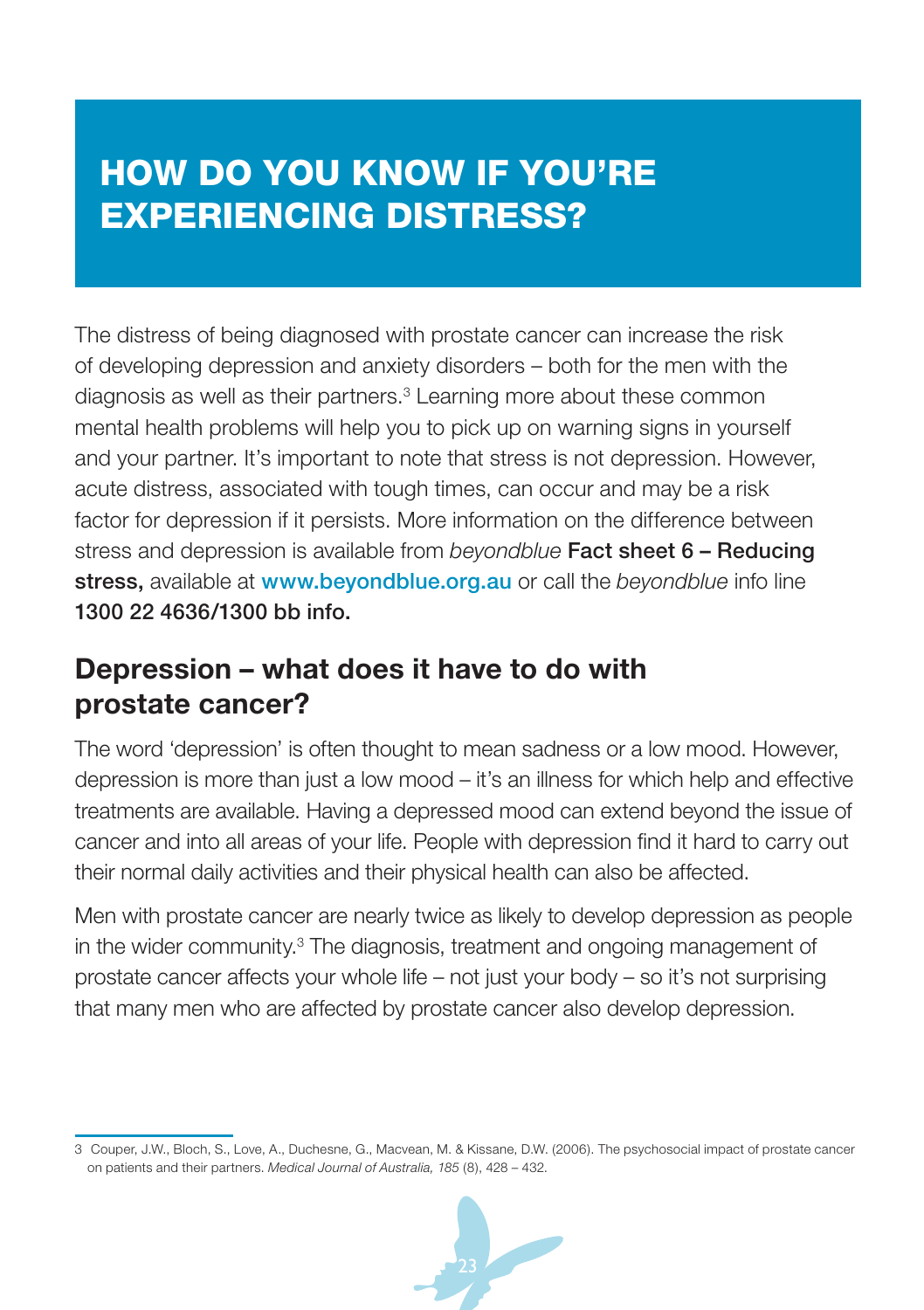*"Told I would be impotent. Told I could have incontinence. Told I would have erectile dysfunction. The main thing making me depressed was "What if these all happen?" I'm really still too young to have this thrown at me."* Mario, 49 years

*"I was in a pretty low state – I wasn't able to function very well at all."* Shane, 57 years

*"All of a sudden, I just fell in a heap. That was a very nasty experience."* Craig, 64 years

*"I used to get these negative thoughts going through and a sick feeling – and that's when the feelings are worst – when you're trying to go to sleep and you can't."* Sam, 59 years

Partners of men with prostate cancer are at an **even greater risk** of developing depression, following the diagnosis of cancer.

*"I feel so alone and afraid of the future."* Tracey, 62 years

*"I'm having extreme difficulty living with my husband because he's just so moody. This is probably the female hormones. I don't know if it's the female hormones or the anger, but I'm finding it very hard because I need to have a pretty stress-free environment and he's very often very aggressive and that's very difficult to cope with at times."* Kellie, 55 years

*"We just can't be bothered with things."* Lilly, 68 years

There may be several different factors that can play a part in the development of depression.

• **Personal history.** People who have experienced depression before the prostate cancer diagnosis are more likely to become depressed than those without a prior history of depression.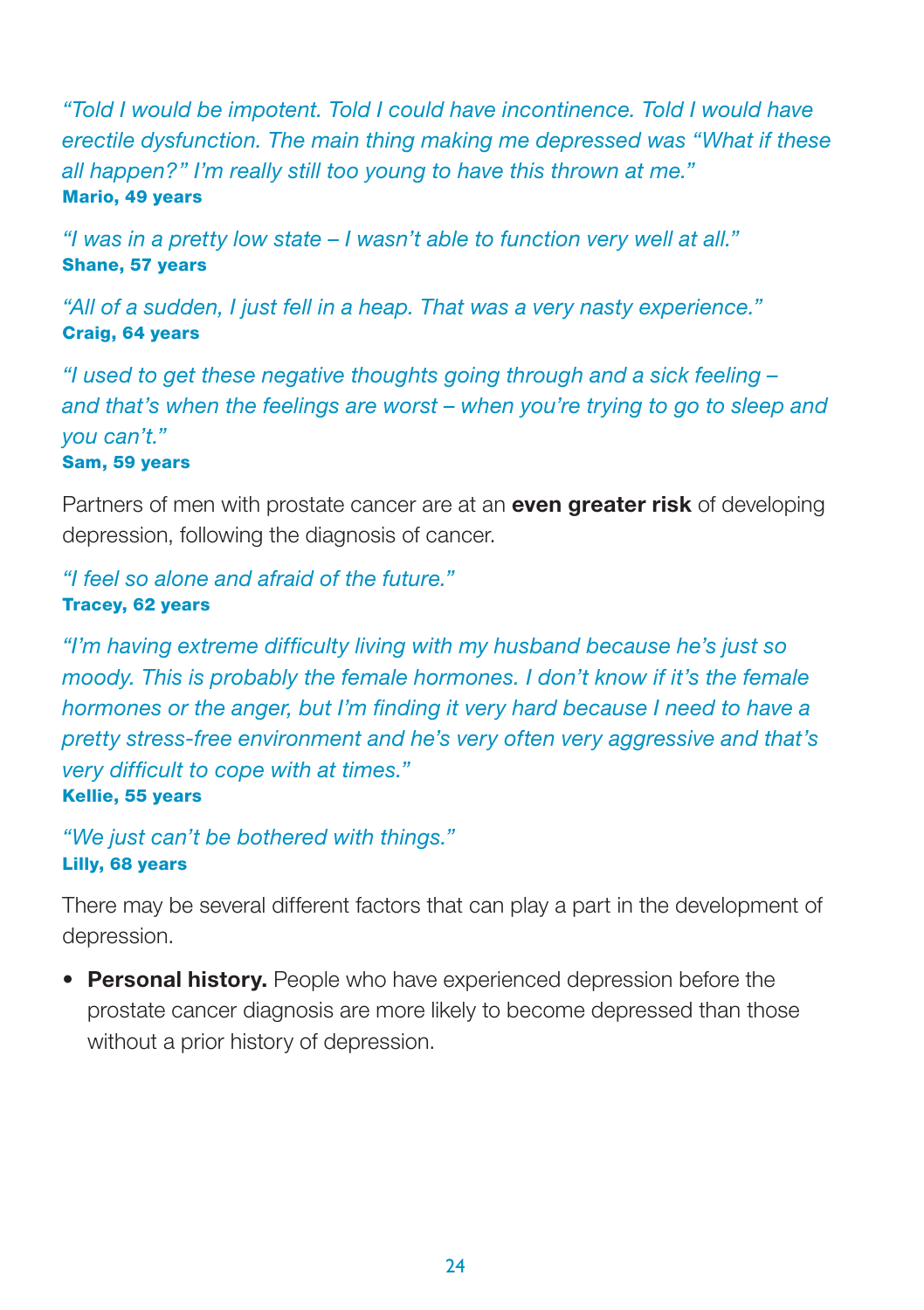- • **Lifestyle factors:** Having prostate cancer can cause worry, stress and sadness in both the man with cancer and his partner. This may put both of you at risk of experiencing depression. Having prostate cancer can make it seem like an effort to keep active and connect with family members and friends. This can lead to isolation and may make it harder to recover from depression. You may also be more likely to drink excessively or use other drugs to try to deal with the cancer diagnosis. This can contribute to the onset of depression and/or anxiety. More information on alcohol and other drugs is available in *beyondblue* Fact sheet 9 – Reducing alcohol and other drugs available at www.beyondblue.org.au or call the *beyondblue* info line 1300 22 4636/1300 bb info.
- • **Biological factors:** Changes in brain function caused by some treatments for prostate cancer (such as hormone treatments), can put men at greater risk of depression and anxiety.
- **Physical factors:** Depression may be harder to diagnose in men with prostate cancer because common physical symptoms of depression, such as feeling tired or losing weight may be attributed to prostate cancer or side-effects of its treatment, when in fact they could be signs of depression and/or anxiety.
- **Psychological factors:** The effects of treatment on erectile function and sex drive can be a major source of distress, leaving some men feeling 'less of a man'.

Therefore, it's important to be aware of the signs and symptoms of depression and seek help as soon as you recognise them. For more information on prostate cancer and the risk of depression and anxiety see *beyondblue* Fact sheet 34 – Prostate cancer and the risk of depression/anxiety available at www.beyondblue.org.au or call the *beyondblue* info line 1300 22 4636/1300 bb info.

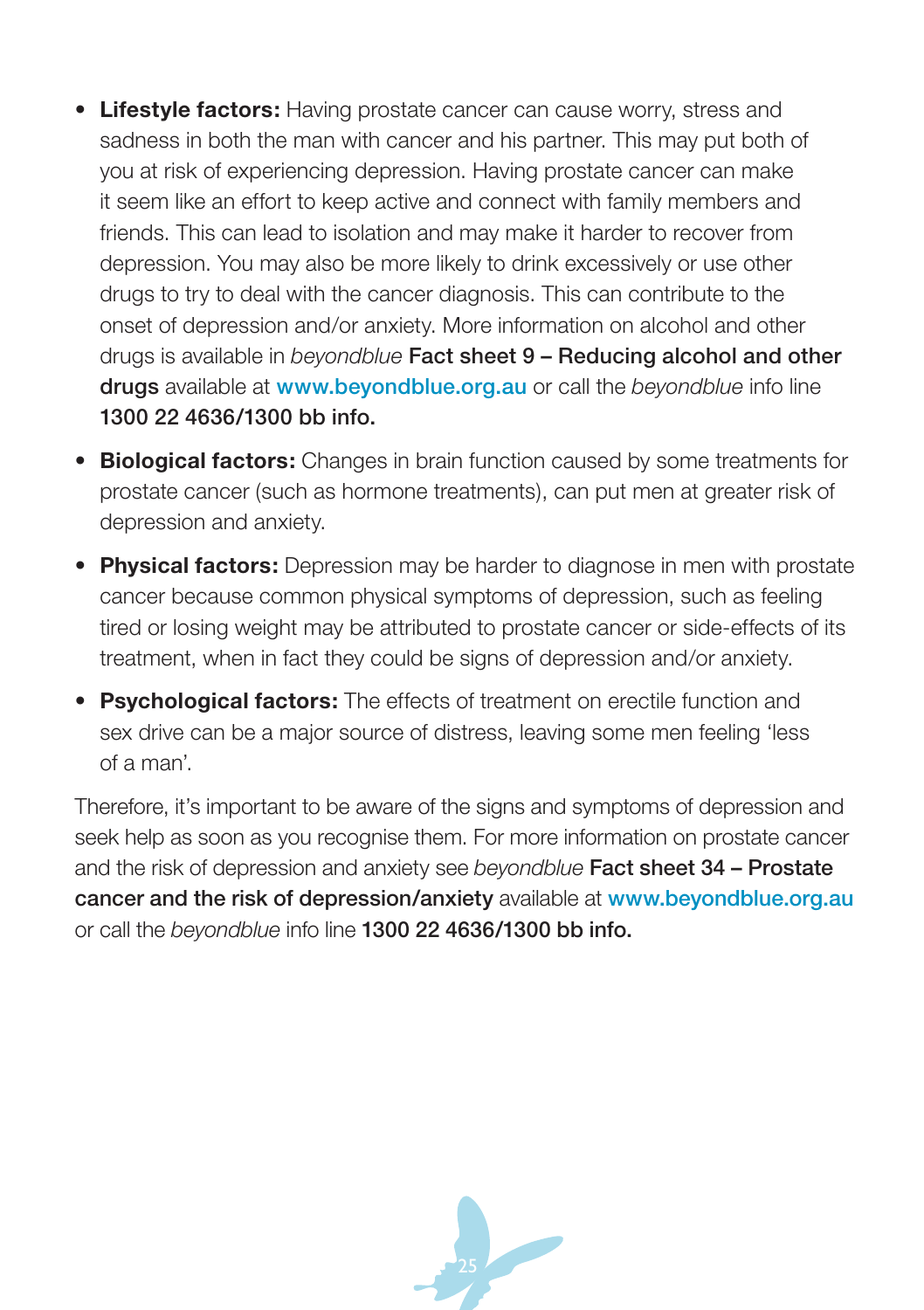### **How do you know if you are depressed?**

*"The signs of a depressive state were clear – I continually had negative thoughts, I couldn't sleep, I had a sick feeling in my stomach, I was feeling physically weak, I was unmotivated and noticing everything from a negative view…I call it the 'demons' were in my head."* Tony, 51 years

### **Checklist for depression**

You may be depressed, if for more than **TWO WEEKS** you have:

- 1. Felt sad, down or miserable most of the time?
- 2. Lost interest or pleasure in most of your usual activities?

### **If you answered 'YES' to either of these questions, complete the symptom checklist below. If you did not answer 'YES' to either of these questions, it is unlikely that you have a depressive illness.**

| 3. Had a change in weight? OR<br>Had a change in appetite?                                                                     |  |
|--------------------------------------------------------------------------------------------------------------------------------|--|
| 4. Sleep disturbance?                                                                                                          |  |
| 5. Felt slowed down, restless or excessively busy?                                                                             |  |
| 6. Felt tired or had no energy?                                                                                                |  |
| 7. Felt worthless? OR<br>Felt excessively guilty? OR<br>Felt guilt about things you should not have been feeling guilty about? |  |
| 8. Had poor concentration? OR<br>Had difficulties thinking? OR<br>Were very indecisive?                                        |  |
| 9. Had recurrent thoughts of death?                                                                                            |  |
| Add up the number of ticks for the total score:                                                                                |  |
|                                                                                                                                |  |

It's important to note that **scores provide only a rough guide as to whether you may have depression.** If you have ticked **five or more** of these statements, consult a health professional as you may have a depressive illness.

See page 31 for information on managing depression.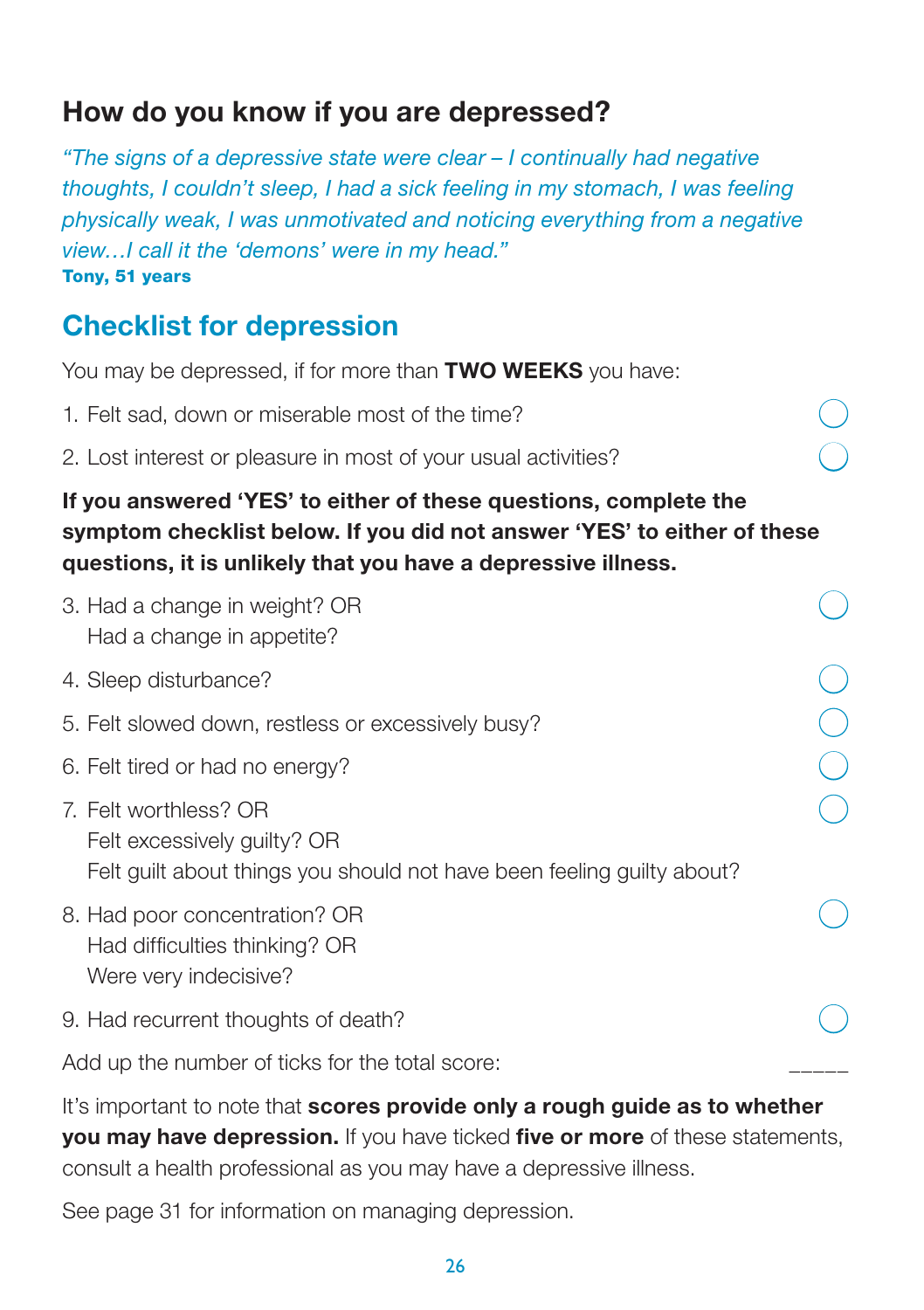

*"I guess the depression has probably been something that's been lying low, but with my mother reaching a crisis and being diagnosed with dementia, and on top of that Matt's having been sick and everything else…I…spiralled downward…"* Sally, 49 years

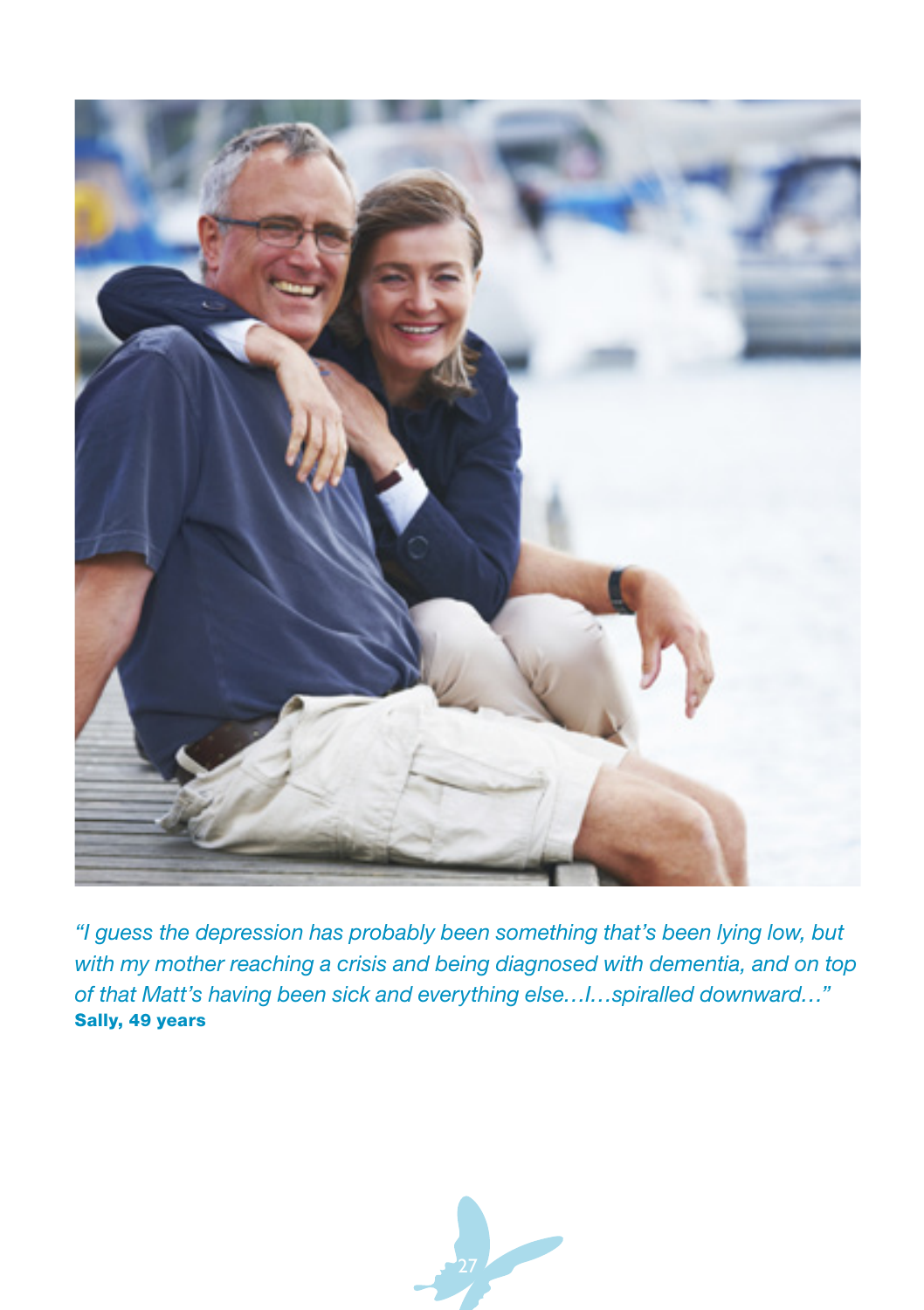### **Anxiety – what does it have to do with prostate cancer?**

There are many things to think about following the diagnosis of prostate cancer – treatment options, side-effects, relationship changes and what's in store for the next few years. While it's normal to be concerned about how your cancer will affect your life, some men and their partners develop an anxiety disorder following the diagnosis.

An anxiety disorder is more than just feeling stressed or worried – it can be a serious illness. People with anxiety disorders find it hard to function every day. For more information on anxiety disorders see *beyondblue* Fact sheet 21 – Anxiety disorders at www.beyondblue.org.au or call the *beyondblue* info line 1300 22 4636/1300 bb info.

Men who have been diagnosed with prostate cancer, and their partners, are more likely to experience an anxiety disorder than others in the wider community.

#### *"I get palpitations when I think about it. I sometimes nearly choke."* Edwina, 66 years

There are different factors that can contribute to the development of anxiety in people living with prostate cancer. These vary across the stages of being diagnosed with cancer, receiving treatment and recovering from the cancer. Some major worries that can lead to anxiety include:

- • **Concerns about Prostate Specific Antigen (PSA) levels.** Worrying about PSA levels is a common concern for many men. Some men feel anxious in the weeks leading up to a test. Other men may ask to delay testing or ask for repeated tests to make sure the results are accurate.
- • **Worries about side-effects of treatment.** Many men and their partners are distressed by potential side-effects of treatment, including sexual problems, urinary incontinence, bowel dysfunction, weakness, fatigue and pain.

*"Prostate cancer affects your ego and your sexuality. It affects your confidence and mood swings. All those things come into it".* Joshua, 52 years

• **Fears about recurrence of the cancer.** It's common to think about and be anxious about cancer coming back and what this will mean for your life.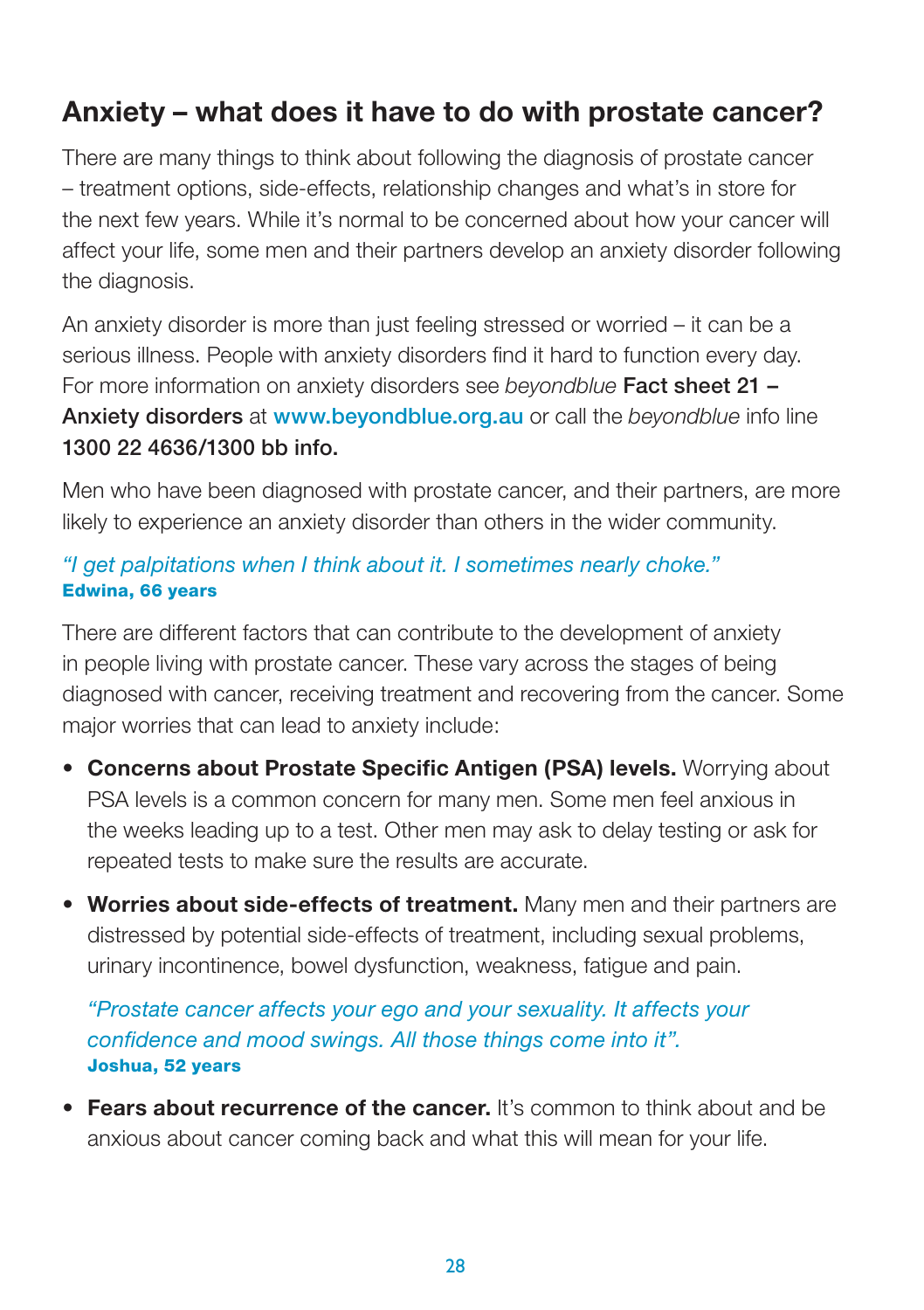### **How do you know if you have an anxiety disorder?**

The common anxiety disorders that are more likely in men with prostate cancer and their partners are Generalised Anxiety Disorder (GAD) and Panic Disorder.

### **Generalised Anxiety Disorder**

GAD involves feeling anxious on most days over a long period of time. You may have GAD if, for **six months or more,** on **more days that not,** you have:

| • Felt very worried                                                                                                  | Yes | Νo        |
|----------------------------------------------------------------------------------------------------------------------|-----|-----------|
| • Found it hard to stop worrying                                                                                     | Yes | No        |
| • Found that your anxiety made it difficult for you<br>to carry out everyday activities                              | Yes | <b>No</b> |
| If you answered 'YES' to ALL of these questions, have you also experienced<br><b>THREE or more</b> of the following: |     |           |
| • Felt restless or on edge                                                                                           | Yes | No        |
| • Felt tired easily                                                                                                  | Yes | No        |
| • Had difficulty concentrating                                                                                       | Yes | <b>No</b> |
| • Felt irritable                                                                                                     | Yes | No        |
| • Had muscle pain (e.g. sore jaw or back)                                                                            | Yes | No        |
| • Had trouble sleeping (e.g. difficulty falling<br>or staying asleep or restless sleep                               | Yes | Νo        |

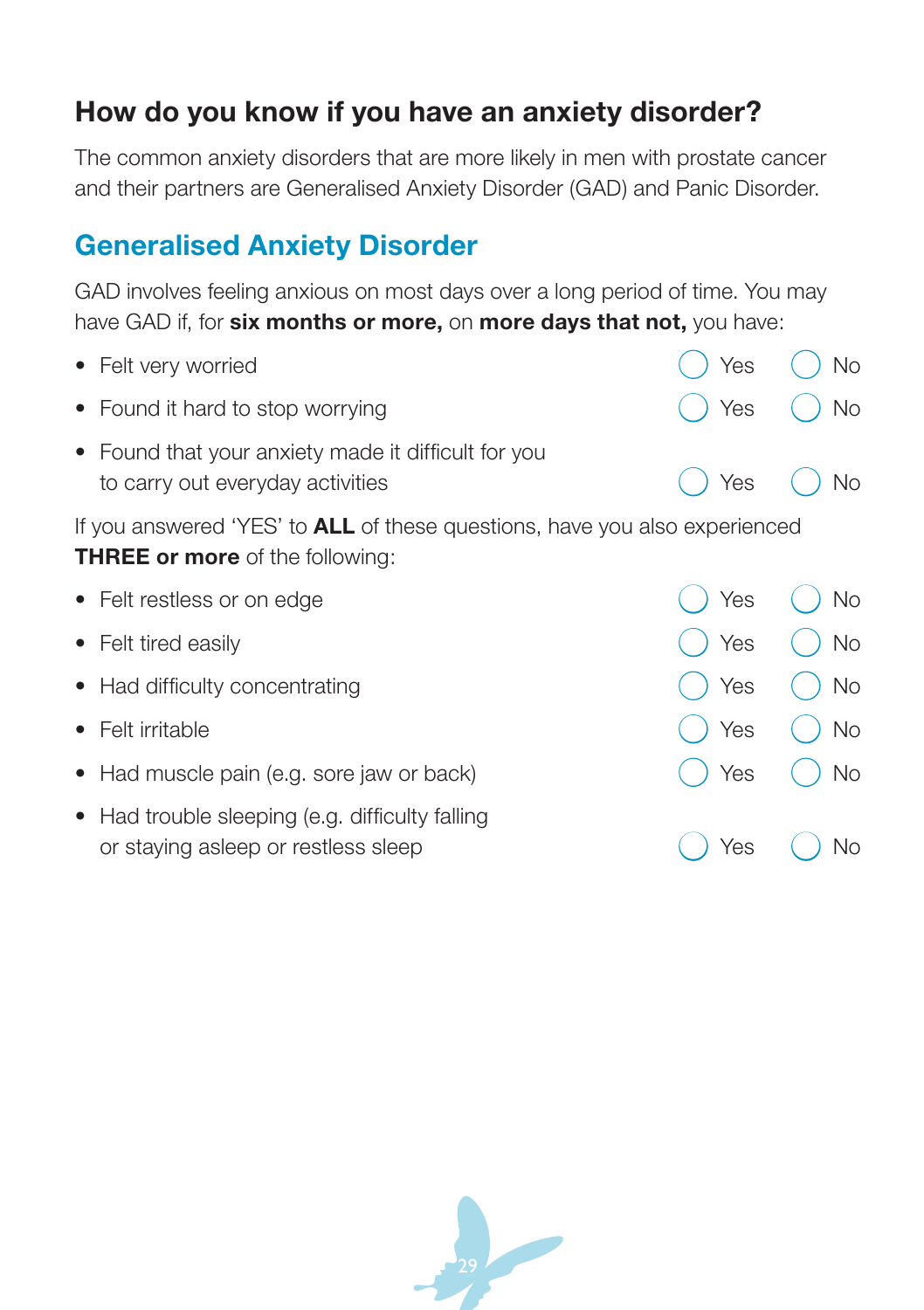### **Panic Disorder**

Panic Disorder involves having panic attacks frequently. Panic attacks are intense feelings or anxiety that seem like they cannot be brought under control. You may have panic disorder if **within a 10 MINUTE PERIOD** you have felt **FOUR OR MORE** of the following:

| • Sweaty                                                               | Yes | No        |
|------------------------------------------------------------------------|-----|-----------|
| Shaky<br>$\bullet$                                                     | Yes | <b>No</b> |
| Increased heart rate                                                   | Yes | <b>No</b> |
| • Short of breath                                                      | Yes | No        |
| Choked                                                                 | Yes | No        |
| • Nauseous or pain in the stomach                                      | Yes | No        |
| • Dizzy, light headed or faint                                         | Yes | No        |
| • Numb or tingly                                                       | Yes | <b>No</b> |
| Detached from yourself or your surroundings                            | Yes | <b>No</b> |
| Hot or cold flushes<br>$\bullet$                                       | Yes | <b>No</b> |
| • Afraid of going crazy                                                | Yes | <b>No</b> |
| • Afraid of dying                                                      | Yes | <b>No</b> |
| If you answered 'YES' to <b>ALL</b> of these questions, have you also: |     |           |

• Felt scared, for **ONE MONTH OR MORE,** of experiencing these feelings again  $\overline{a}$  ( ) Yes  $\overline{a}$  No

### **It is important to note that these checklists provide only a rough guide as to whether you may have an anxiety disorder. For a diagnosis, it is important to see a doctor or health professional.**

See page 31 for information on managing anxiety.

To find out more about the full range of anxiety disorders visit the *beyondblue* website at www.beyondblue.org.au or call the *beyondblue* info line 1300 22 4636/1300 bb info.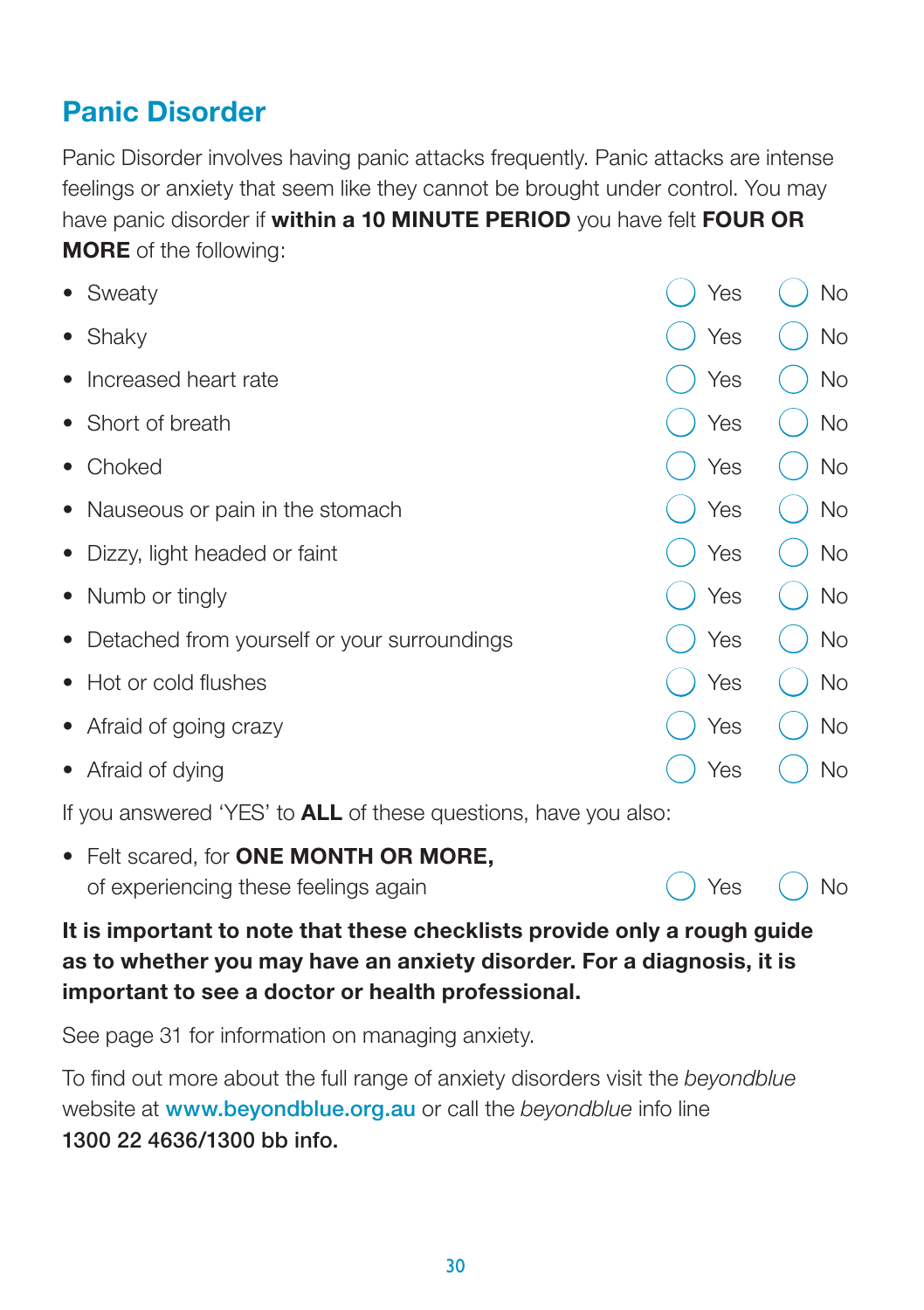## WHAT TO DO IF YOU EXPERIENCE depression or anxiety

There is a range of effective treatments and helpful services for managing depression and anxiety. The earlier you seek help, the faster you are likely to recover. The type of treatment will vary according to the individual and the severity of the illness, but often a combination of treatments is most effective.

*"There's a lot of areas that we're dealing with…Everything is snow-balling. I…started seeking psychiatric help."* Connie, 55 years

### **Assistance**

If you, or someone you care about is in crisis and emergency assistance is needed:

- call Lifeline on **13 11 14**
- contact one of the services listed in the back of this booklet
- consult your local telephone directory for emergency support or visit your local hospital.

### **Psychological treatments**

Psychological treatment is often referred to as 'talking therapy'. Psychological treatment can help by:

- changing negative thoughts and feelings
- encouraging involvement in activities
- helping you make a faster recovery
- preventing depression and anxiety from getting serious again.

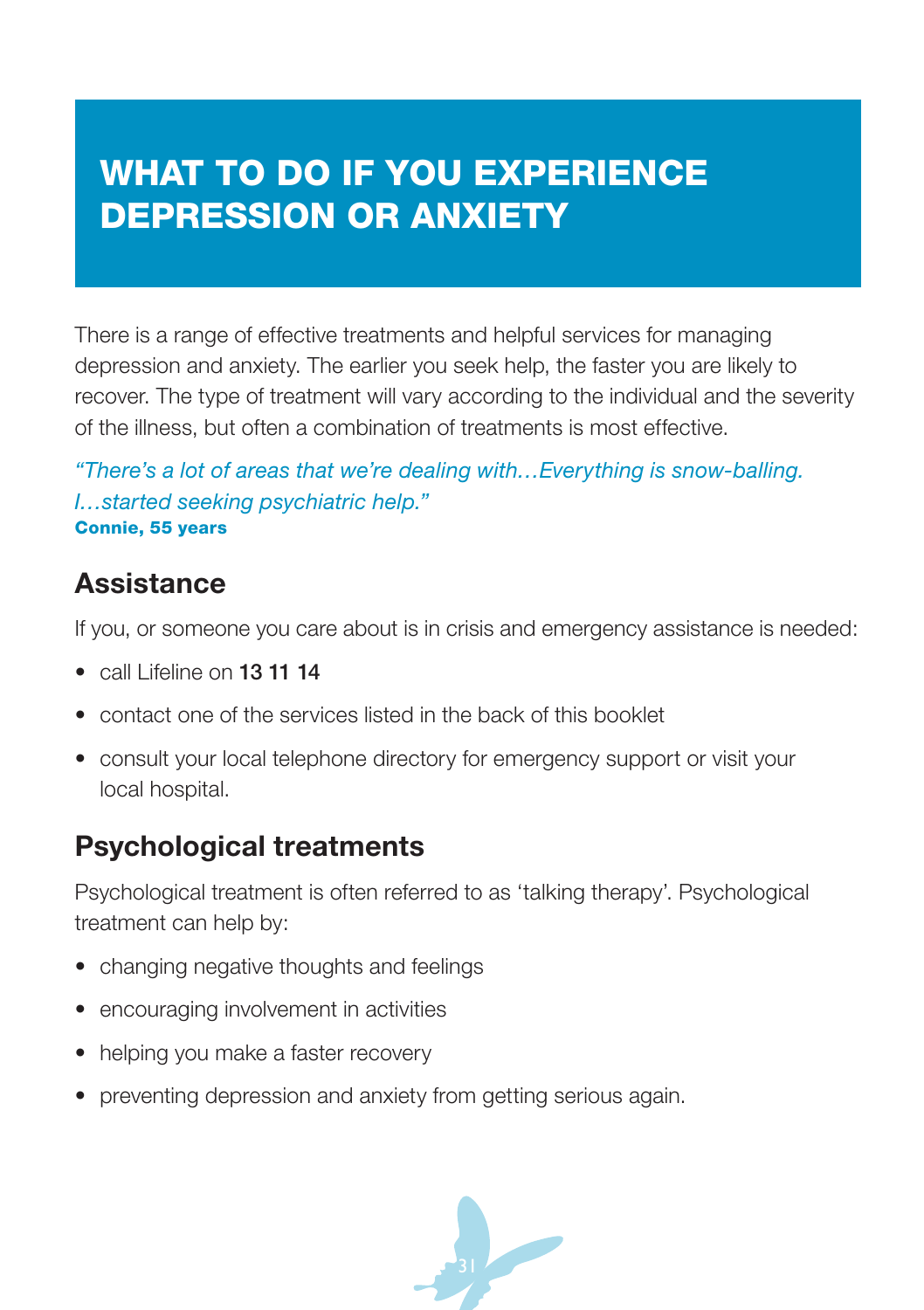#### *"When you start talking, you start rationalising it a bit better. You can turn it around."* Simon, 51 years

Two types of psychological therapies that have been shown to be helpful for people experiencing depression or anxiety are Cognitive Behaviour Therapy and Interpersonal Therapy.

**Cognitive Behaviour Therapy (CBT)** – CBT is a structured program which recognises that the way people think affects the way they feel. It helps people to recognise unhelpful and/or irrational thoughts and replace them with more realistic thoughts. CBT, which can be taught in groups or individually, shows people how to think rationally about common difficulties. It also involves setting goals and planning activities.

*"I think you need to help someone to deal with it and to turn those negative thoughts into positive thoughts. Try and find out what works and what doesn't work – and talk about it."* Fred, 62 years

For more information on Cognitive Behaviour Therapy see *beyondblue* Fact sheet 10 – Changing your thinking at www.beyondblue.org.au or call the *beyondblue* info line 1300 22 4636/1300 bb info.

**Interpersonal Therapy (IPT)** – People with depression may sometimes be upset easily by other people's comments. They may feel criticised when no criticism was intended and as a result, feel that people are against them – so they stop joining in normal social activities. IPT helps people find new ways to improve relationships in order to begin feeling better.

### **Medication**

If you are mildly or moderately depressed or anxious, psychological treatment alone may be effective. However, if the condition is severe or persists, medication is often also needed.

Antidepressant medication can take seven to 21 days to work effectively and should not be started or stopped without medical advice.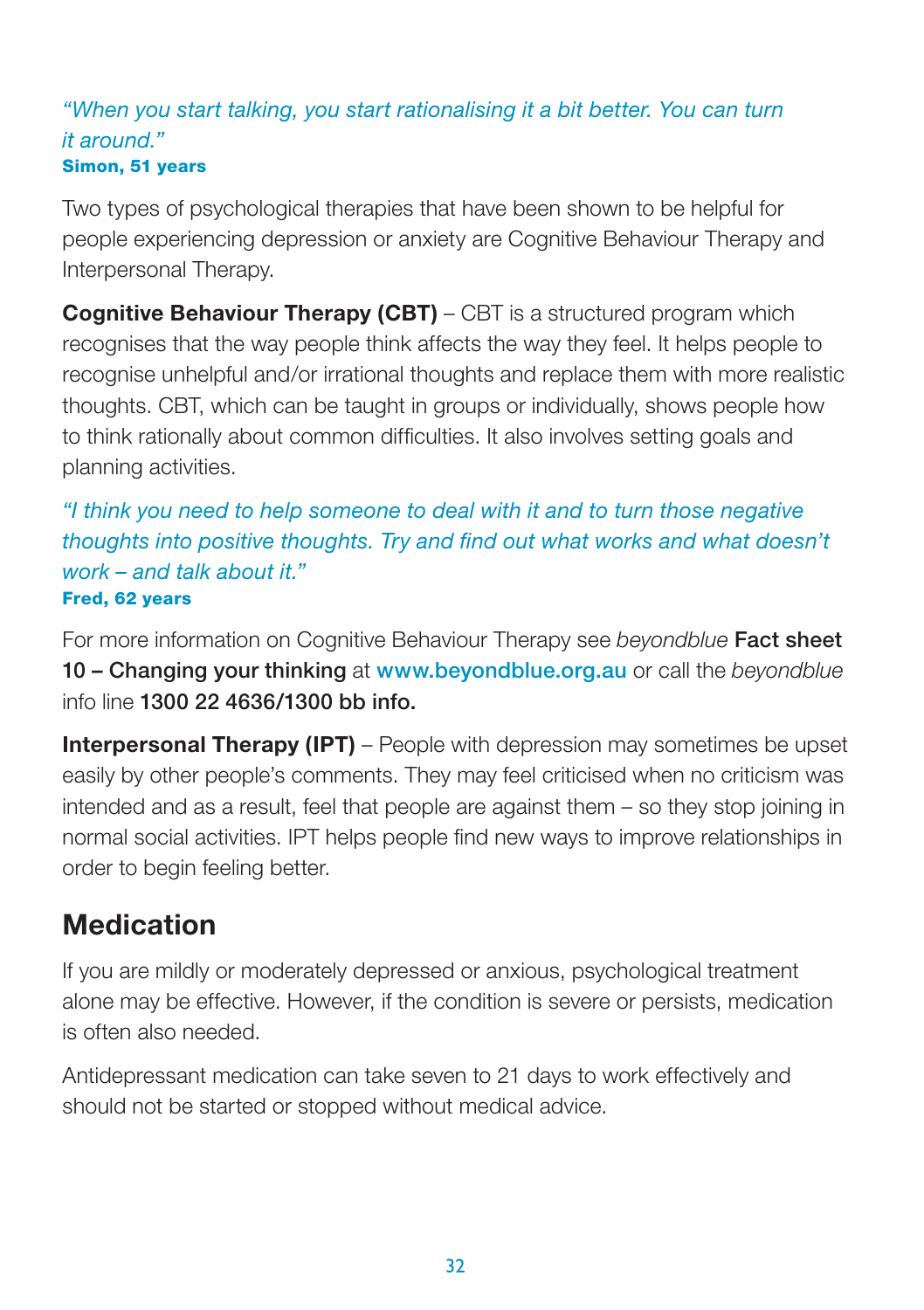Before you start taking antidepressants, it's important that any current medication for prostate cancer and over-the-counter medications and herbal or natural remedies are reviewed by a medical practitioner. Antidepressant medication is safe, effective and not addictive. It's important to find the treatment that works most effectively for you. For more information on antidepressant medication see *beyondblue* Fact sheet 11 – Antidepressant medication: advice for adults at www.beyondblue.org.au or call the *beyondblue* info line 1300 22 4636/1300 bb info.

### **Where to get help**

There is a range of different health professionals who can help you to manage your depression or anxiety.

**A doctor who is a General Practitioner (GP)** is a good person to consult in the first instance. Some GPs undertake specific training in mental health and offer psychological treatments and medication. All GPs can also refer you to a psychiatrist or psychologist for psychological treatment under Medicare – see page 34 for more information.

**Psychologists** specialise in providing non-medical, psychological treatment for depression and related disorders. Clinical psychologists have additional training in mental health and psychological therapies such as CBT and IPT.

**Social Workers and Occupational Therapists in Mental Health** provide counselling and support to assist people to cope and manage depression and anxiety.

**Psychiatrists** are doctors who specialise in mental health. They can make medical and psychological assessments, conduct medical tests and prescribe medication. Some psychiatrists use psychological treatments such as CBT and IPT.

For a list of health professionals with expertise in treating depression, go to www.beyondblue.org.au and click on Find a Doctor or other Mental Health Practitioner or call the *beyondblue* info line on 1300 22 4636/1300 bb info.

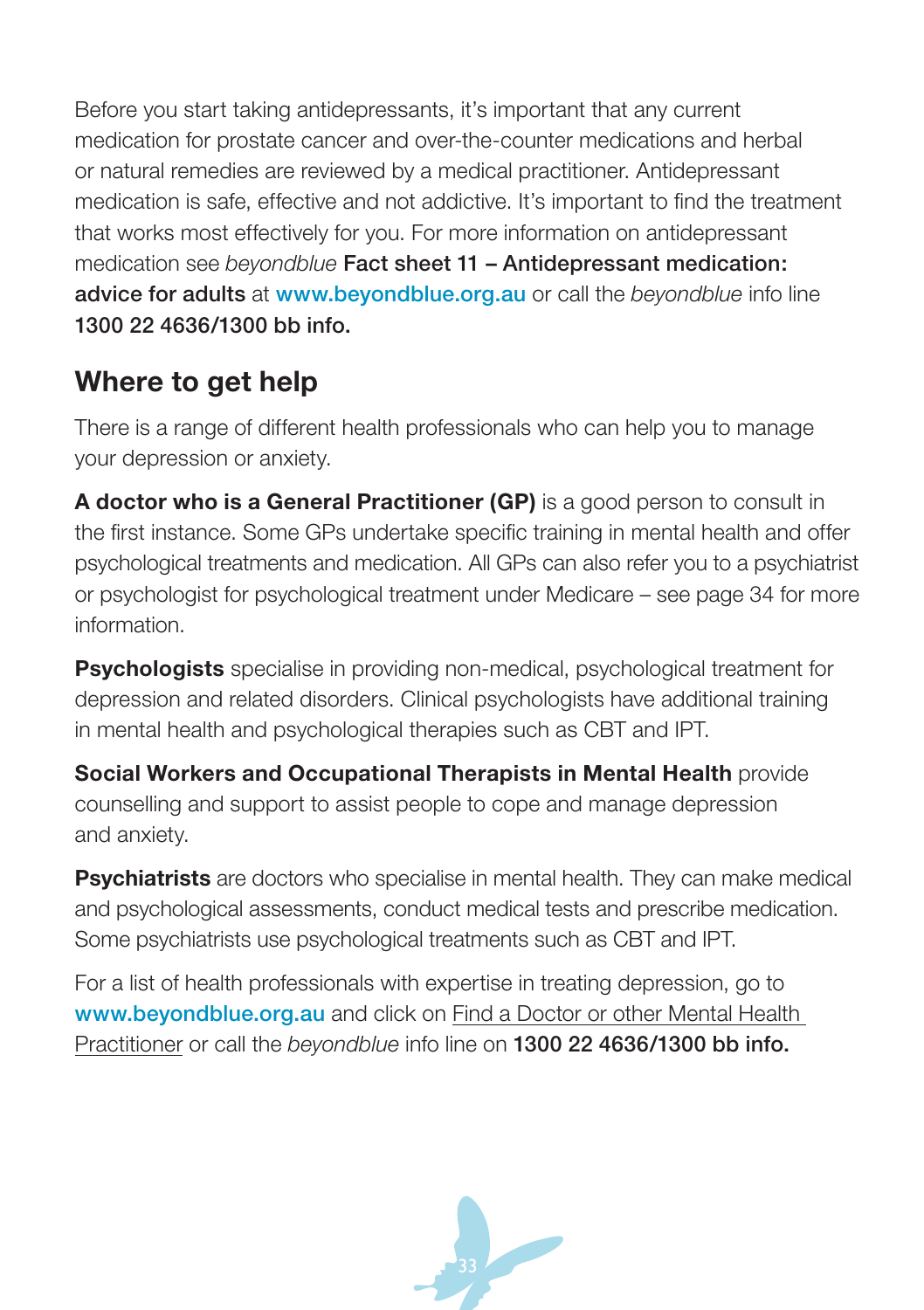### **Help for depression, anxiety and related disorders under Medicare**

A rebate can be claimed through Medicare for 'Psychological Therapy' or 'Focused Psychological Strategies' when a GP, psychiatrist or paediatrician refers a person to a clinical psychologist, registered psychologist, social worker or occupational therapist in mental health. A rebate can be claimed for part of the cost for up to 12 individual consultations and 12 group sessions in a calendar year.

If the mental health practitioner bulk-bills, there will be no upfront charge and therefore no need to claim a rebate.

For more details, ask your referring medical practitioner or see *beyondblue* Fact sheet 24 – Help for depression, anxiety and related disorders under Medicare at www.beyondblue.org.au or call the *beyondblue* info line 1300 22 4636/1300 bb info.

### **Support groups**

Some men living with prostate cancer, and their partners, benefit from attending a support group. Support groups provide an opportunity for people to share their experiences with others who are also dealing with the diagnosis, treatment and management of cancer.

### *"I was really scared to go – I just didn't know what to expect. I expected to find people in wheelchairs. There were people there who were very supportive."* Hamish, 58 years

Support groups can help to:

- remind you that you're not alone in your prostate cancer journey
- provide you with a sense of community and develop connections with others going through similar experiences
- provide you with information about cancer, its treatment and current medical research
- discuss specific fears about your cancer for example, how prostate cancer affects feelings of masculinity and relationships.

*"I think that's what the support group is about – getting others' perspectives."* Rodger, 71 years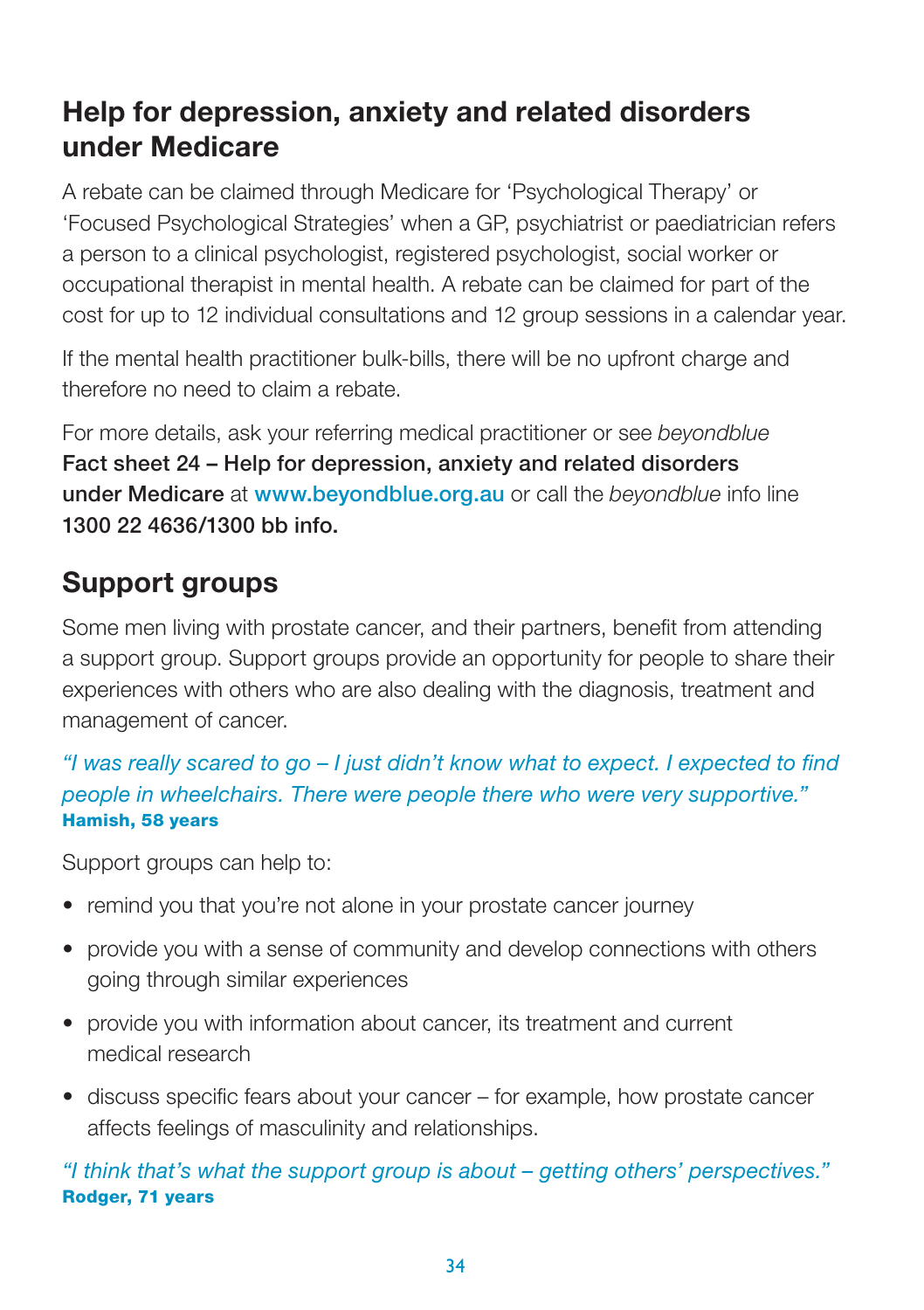### *"If you go to a support group and someone comes in and they've just been diagnosed, well you can tell them it's not the end of the world."* Matthew, 67 years

It may be a process of trial and error to find a group that you feel comfortable with. However, support groups aren't for everyone and you may prefer to be supported through your existing relationships and your health care team, or talk to a telephone counsellor.

Details of local support groups can be obtained by contacting the Prostate Cancer Foundation of Australia (1800 22 00 99 and www.prostate.org.au) or the Cancer Council Australia (13 11 20 and www.cancer.org.au).

### *beyondblue* **fact sheets and information**

More information on depression, anxiety and related drug and alcohol problems, available treatments and where to get help is available from *beyondblue* – including a wide range of fact sheets and information materials. These can be downloaded or ordered at www.beyondblue.org.au or call the *beyondblue* info line 1300 22 4636/1300 bb info.



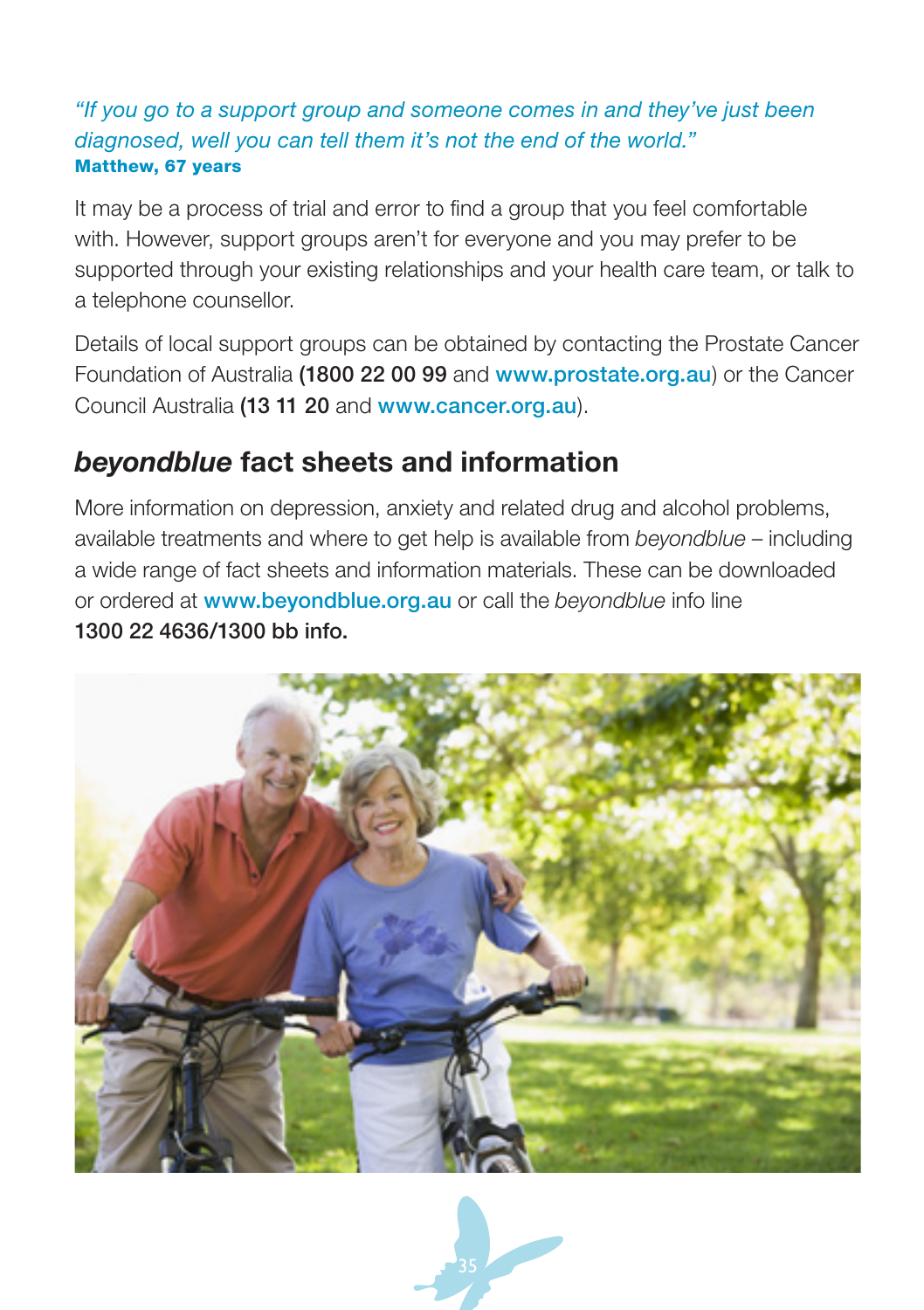## How to help someone with depression or anxiety

It's not always easy to help a partner, friend or family member who may be experiencing depression or anxiety. It can be hard to know what to say or do. Here are some tips to help, bearing in mind that each person will respond to having depression or anxiety differently, and that each support person will find his or her own way to broach a sensitive issue. For more information on how to help someone with depression or anxiety see *beyondblue* Fact sheet 1 – How to help someone with depression and anxiety at www.beyondblue.org.au or call the *beyondblue* info line 1300 22 4636/1300 bb info.

### **Initiate conversation**

Taking the first step towards helping a person who appears to be in need requires some thought and care. Choose a mutually convenient time and place.

One approach is to use 'I' statements that express how *you* feel and that focus on any concerning changes you've observed in the other person. For example, "I've noticed that you've been a bit more withdrawn lately," or "You've been drinking more lately… I'm concerned about you."

*"The most helpful thing was for someone to actually just ask you what happened so you can talk about it."* Brian, 67 years

### **Listen more than talk**

Sometimes, when a person you care about wants to talk, he/she isn't necessarily seeking advice, but just needs to express some of his/her concerns. Listening, rather than talking, helps you understand how that person feels. This is called *active* listening. You may like to save any suggestions, solutions or advice for a later discussion and instead, offer neutral comments such as "I can see how that would bother you."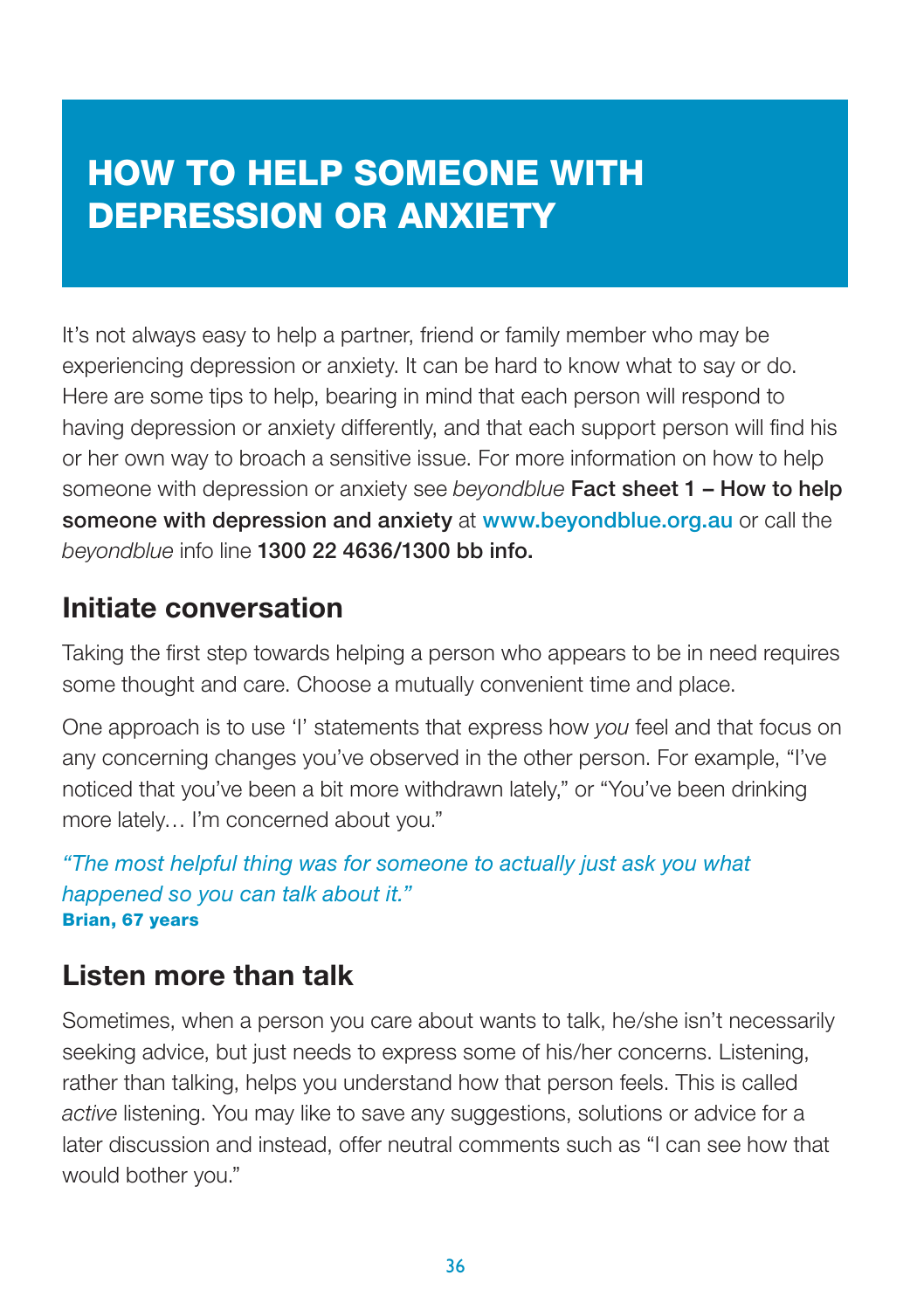*"It's important for them to listen to what you're saying – explore a bit more cause often you'll say something and they're off on another tangent."* Sarah, 55 years

*"They're going to have to be sensitive enough perhaps to reiterate what you said and verbalise it in another way. If they can put a positive spin on it – that helps."* Peter, 65 years

### **Use appropriate body language**

Body language plays an important role in helping the person you care about to feel more comfortable. To show you are listening, try to maintain eye contact and sit in a relaxed position.

### **Use open-ended questions**

Open-ended questions are a good way to start a conversation. They require more information and can't be answered with a simple 'yes' or 'no'. Some examples are "So tell me about…" or "What's troubling you?"

### **Difficult conversations**

Sometimes, if people are experiencing the symptoms of depression or anxiety, they may find it awkward to discuss their thoughts and emotions openly. They may get angry with you when you ask if they're OK.

The following tips may be helpful when approaching a difficult conversation:

- stav calm
- if you are wrong, admit it
- • don't lose control
- leave the door open e.g. "I can see you're angry at what I said, but if you do want to talk anytime, I'm always available."

### **Spend time together**

Often, just taking the time to talk to or be with the person lets the person know you care and can help you understand what he/she is going through.

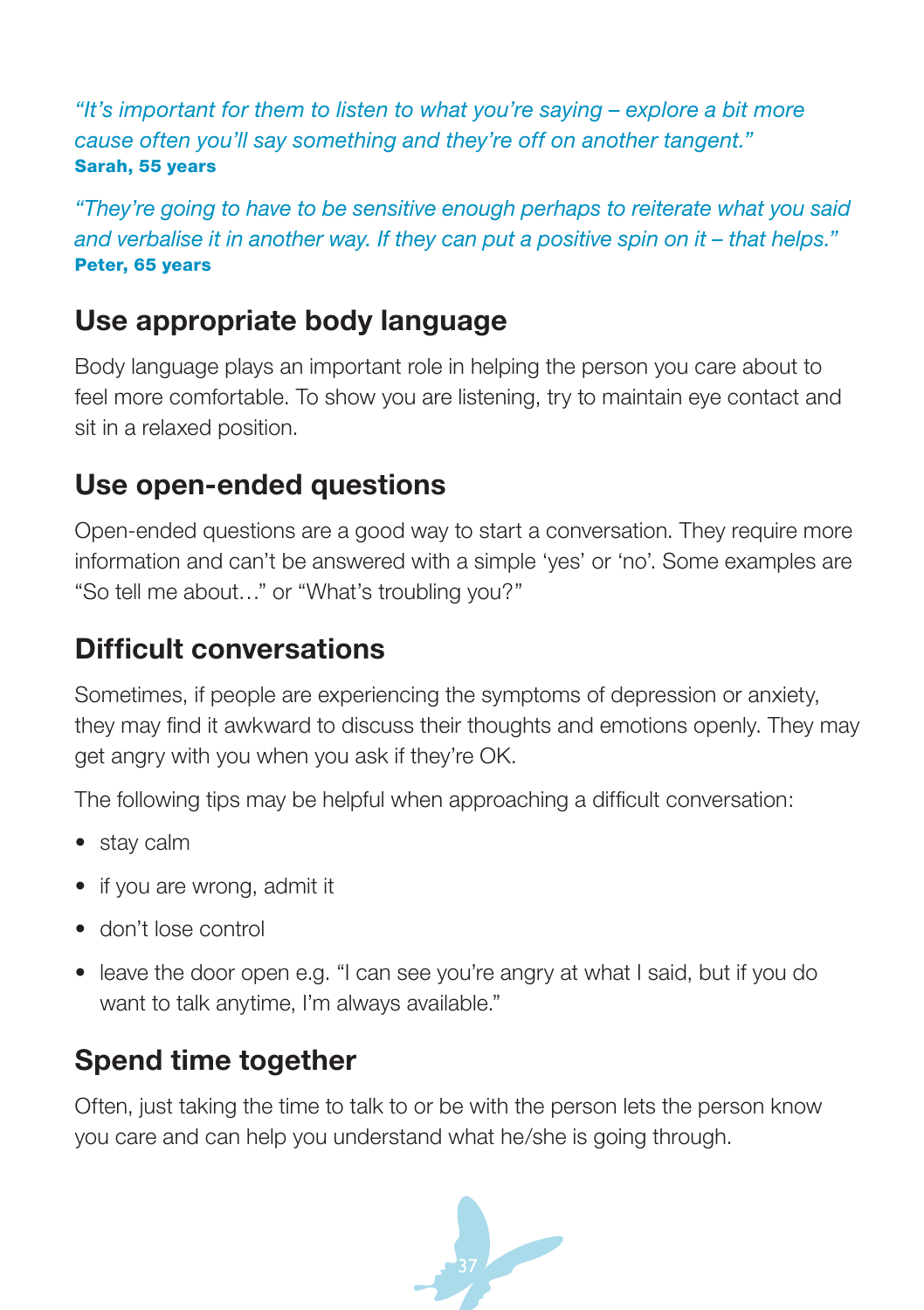### **Take care of yourself**

As a family member or friend of someone who is experiencing depression or anxiety, it's important to look after yourself. Take time to relax and enjoy things you like doing, and make sure you eat well, exercise regularly, get enough sleep, limit alcohol intake and avoid other drugs.

The resource book *Taking care of yourself and your family,* written by John Ashfield, provides additional information on how to take care of your health. This book can be ordered free of charge at www.beyondblue.org.au or call the info line 1300 22 4636/1300 bb info.

*The beyondblue Guide for Carers – Supporting and caring for a person with depression, anxiety and/or a related disorder: Caring for others, caring for yourself* also provides additional information about caring for someone with depression and anxiety, while also looking after yourself. This free booklet can be obtained from the *beyondblue* website www.beyondblue.org.au or from the *beyondblue* info line 1300 22 4636/1300 bb info.

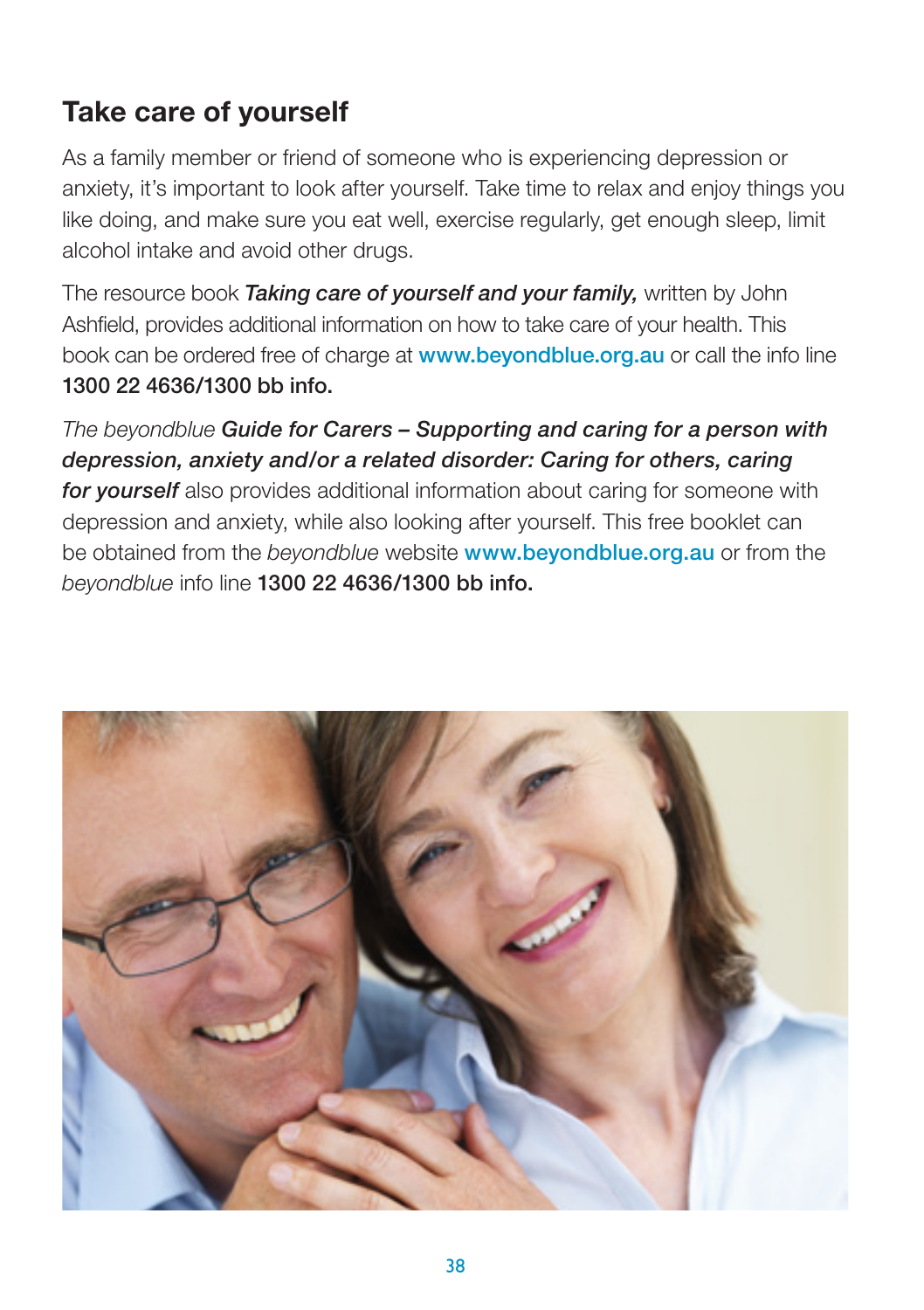## More information and support

#### *beyondblue: the national depression initiative*

#### **www.beyondblue.org.au**

Information on depression, anxiety and related alcohol and drug problems, available treatments and where to get help – including *beyondblue* Fact sheet 34

### – Prostate cancer and the risk of depression/anxiety

### *beyondblue* **info line 1300 22 4636/1300 bb info**

Information on depression, anxiety and related drug and alcohol problems, available treatments and referral only (local call cost from a landline).

#### **www.youthbeyondblue.com**

*beyondblue's* website for young people – information on depression and how to help a friend

#### **Lifeline**

#### **13 11 14**

24 hour counselling, information and referral (local call)

### **Prostate Cancer Foundation of Australia**

### **www.prostate.org.au 1800 22 00 99** Information about prostate cancer treatments and where to go for support and help

### **The Cancer Council**

### **www.cancer.org.au 13 11 20** Information about cancer and where to go for support and help

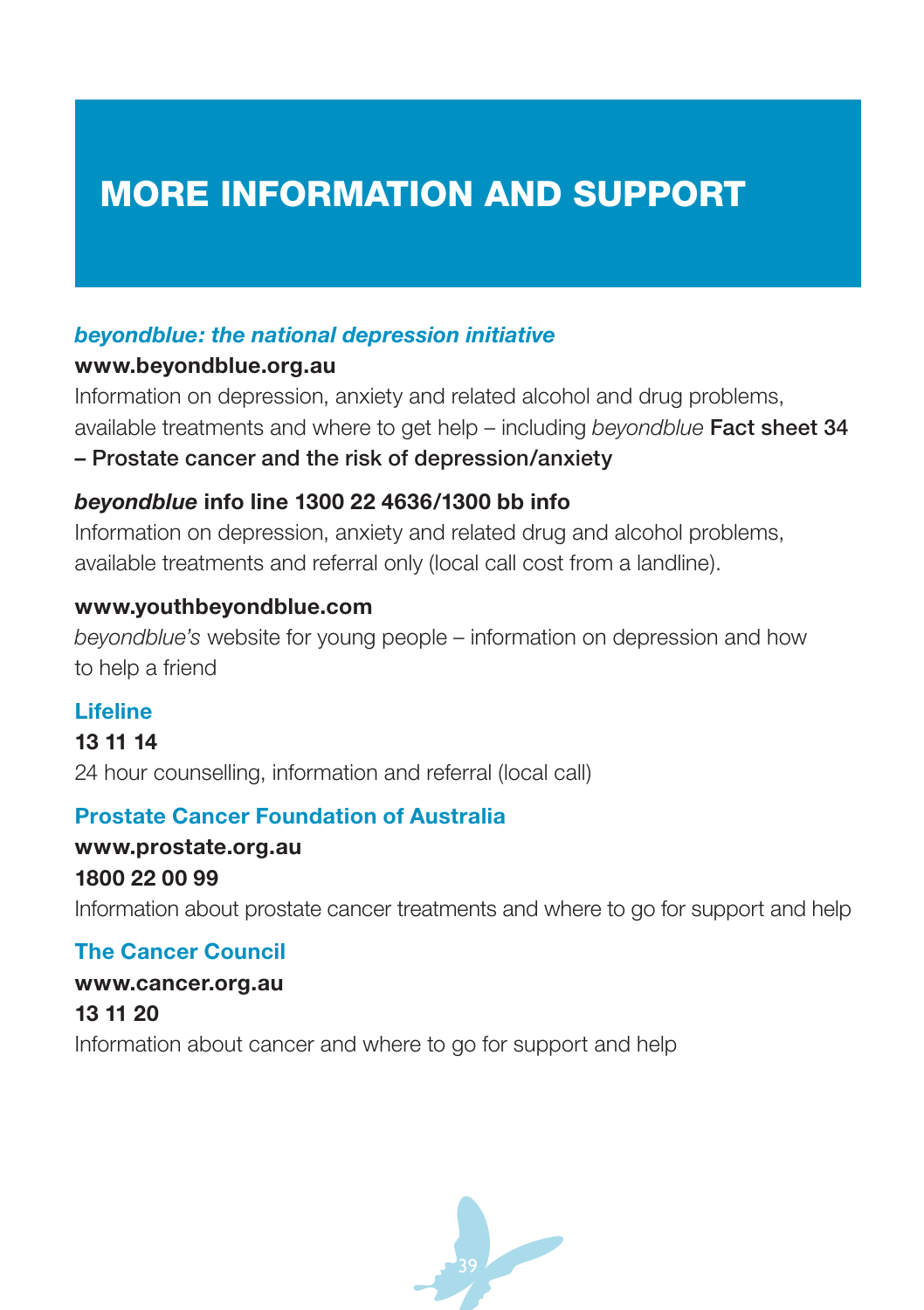### **The Continence Foundation**

**www.continence.org.au 1800 33 00 66** Information on preventing and managing incontinence

#### **Andrology Australia**

**www.andrologyaustralia.org 1300 30 38 78** Information on prostate cancer and male reproductive health

#### **Foundation 49**

**www.49.com.au 03 9508 1567** Information on men's health

#### **Mensline Australia**

**www.menslineaus.org.au 1300 78 99 78** 24 hour telephone support, information and referral for men

#### **Carers Australia**

**1800 242 636 www.carersaustralia.com.au** Information, referral and support for carers

### **Prostate Cancer Support Groups**

Find your local prostate cancer support group by contacting:

- the Prostate Cancer Foundation of Australia www.prostate.org.au or 1800 22 00 99
- the Cancer Council www.cancer.org.au or 13 11 20.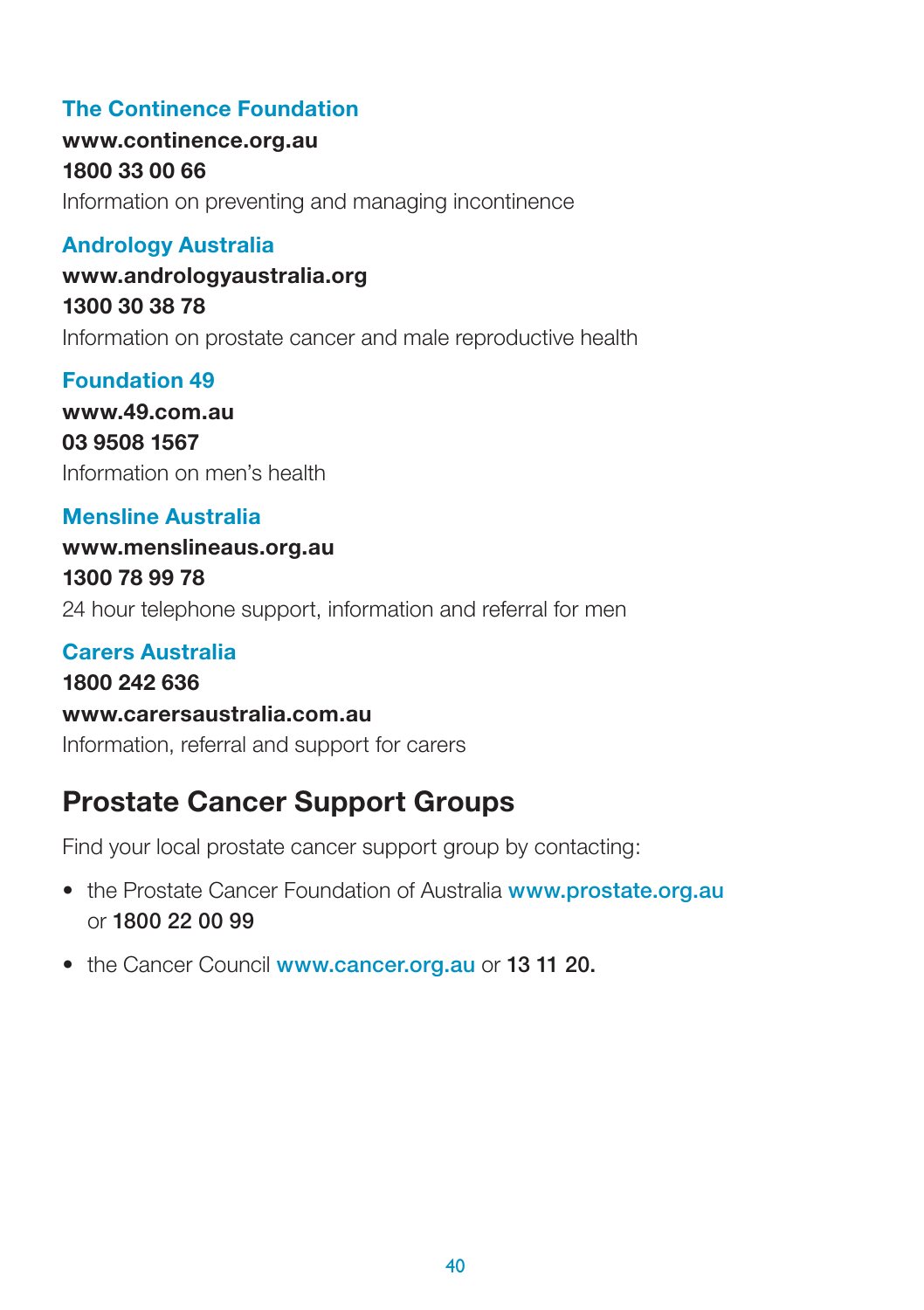### **Helpful booklets available free of charge**

*Coping with a diagnosis of prostate cancer.* Cancer Council Queensland. Available from: www.cancerqld.org.au or 13 11 20

*Sex after treatment: prostate cancer.* Cancer Council Queensland. Available from: www.cancerqld.org.au or 13 11 20

*Localised prostate cancer: a guide for men and their families.* Australian Prostate Cancer Collaboration Inc. Available from: www.prostatehealth.org.au

The *beyondblue Guide for Carers – Supporting and caring for a person with depression, anxiety and/or a related disorder: Caring for others, caring for yourself.* Available from the *beyondblue* website www.beyondblue.org.au or 1300 22 4636/1300 bb info

*Taking care of yourself and your family.* John Ashfield. Available from the *beyondblue* website www.beyondblue.org.au or 1300 22 4636/1300 bb info.

### **Other helpful books available from bookstores**

*What women (and their men) need to know about prostate cancer,* Irena Madjar in collaboration with Gail Tingle, Health Research Associates, Newcastle, Australia

*Men, Women, and Prostate Cancer, A Medical and Psychological Guide for Women and the Men They Love,* Barbara Rubin Wainrib, Ed.D, Sandra Haber Ph.D, New Harbinger Publications, USA

*Intimacy and Impotence: The couples guide to better sex after prostate cancer,* Ralph & Barbara Alterowitz, Da Capo Lifeling Books, USA

*His prostate and Me: A Couple Deals with Prostate Cancer,* by Desiree Lyon Howe, Winedale Publishing, Houston, USA

*A Gay Man's Guide to Prostate Cancer,* edited by Gerald Perlman, Ph.D. and Jack Drescher, MD, The Haworth Medical Press